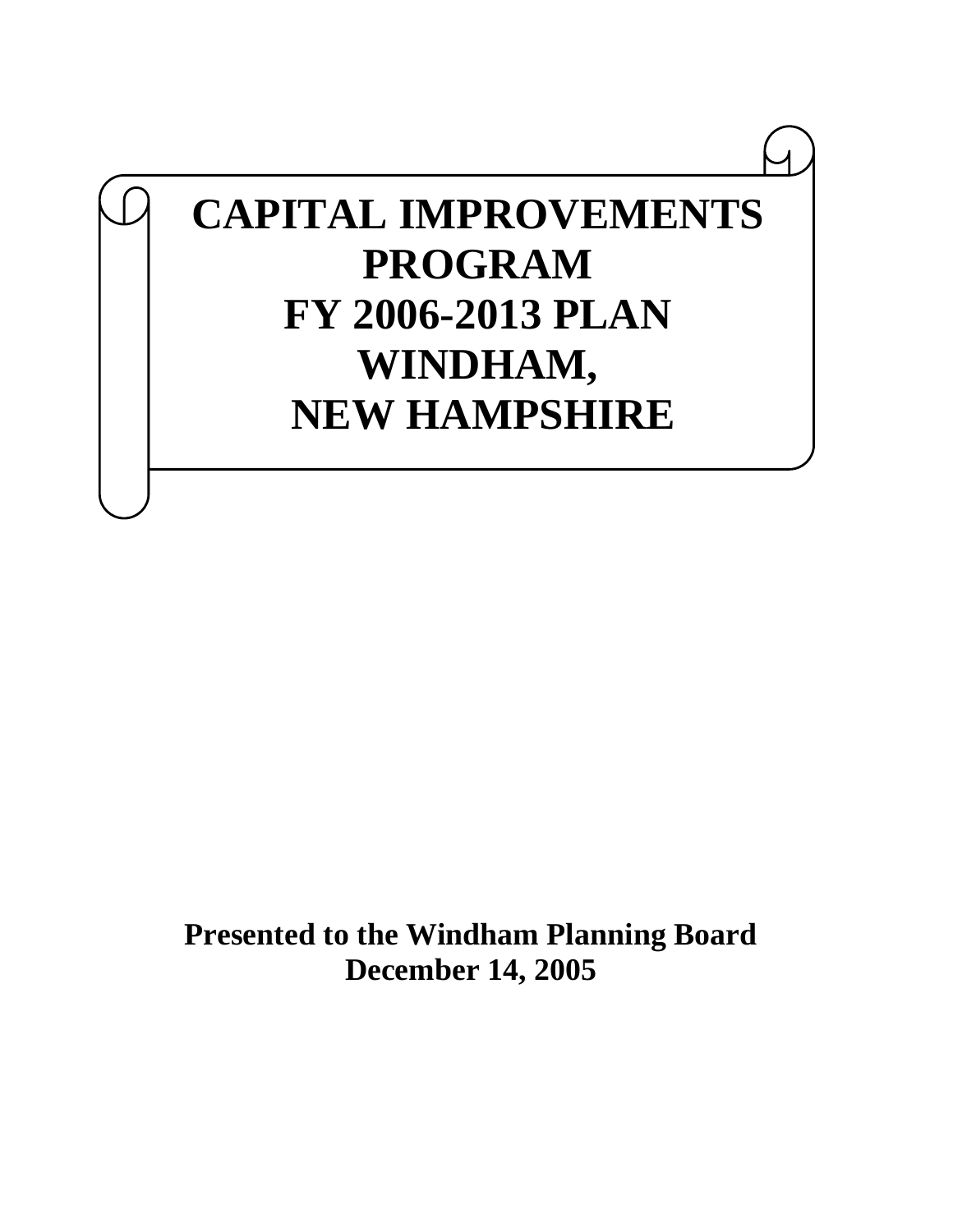## **TABLE OF CONTENTS**

| <b>Section</b> | <b>Topic</b>   |                                                                            | <b>Page</b>    |  |  |  |  |
|----------------|----------------|----------------------------------------------------------------------------|----------------|--|--|--|--|
| I.             |                | Introduction                                                               | $\mathbf{1}$   |  |  |  |  |
|                | A.             | The Capital Improvements Program:<br>Purpose and Description               |                |  |  |  |  |
|                | <b>B.</b>      | Advantages of a CIP                                                        | $\overline{2}$ |  |  |  |  |
| II.            |                | Background: CIP 2006 Plan                                                  | 3              |  |  |  |  |
|                | <b>A</b> .     | Method of Classification and<br>Prioritization of Capital Projects         | 3              |  |  |  |  |
|                | <b>B.</b>      | Year 2006 Available Capital Improvement Funds                              | 3              |  |  |  |  |
|                | $\mathbf{C}$ . | Formula for future CIP Available<br><b>Funding Adjustments</b>             | $\overline{4}$ |  |  |  |  |
| Ш.             |                | CIP FY 2006 Plan                                                           |                |  |  |  |  |
| IV.            |                | CIP FY 2006 - 2013 Appropriation Chart                                     | 6              |  |  |  |  |
| V.             |                | <b>Fixed Project Obligations</b>                                           | 10             |  |  |  |  |
| VI.            |                | Requested Capital Projects and Actions Taken                               | 11             |  |  |  |  |
|                | A.             | <b>Police Department</b>                                                   | 11             |  |  |  |  |
|                | $\mathbf{B}$ . | Fire Department                                                            | 12             |  |  |  |  |
|                | $\mathbf{C}$ . | <b>Board of Selectmen</b>                                                  | 13             |  |  |  |  |
|                | D.             | <b>Highway Agent</b>                                                       | 15             |  |  |  |  |
|                | E.             | Library                                                                    | 20             |  |  |  |  |
|                | F.             | <b>Transfer Station</b>                                                    | 21             |  |  |  |  |
|                | G.             | <b>Windham School District</b>                                             | 23             |  |  |  |  |
|                | Η.             | Departments/Committees Not Submitting<br>Requests for the FY 2006-2013 CIP | 24             |  |  |  |  |

## **Appendices**

| A.             | CIP Sub-Committee membership                           | 26  |
|----------------|--------------------------------------------------------|-----|
| В.             | Requested Projects in Class Order                      | 27  |
| $\mathbf{C}$ . | Historical Annual Increase in Town Tax Valuation       | 28  |
| D.             | CIP FY2006-2013 Revised Plan with High School Bond     | 29  |
| E.             | \$1.00 Rate CIP FY2006-2013 Plan with High School Bond | -31 |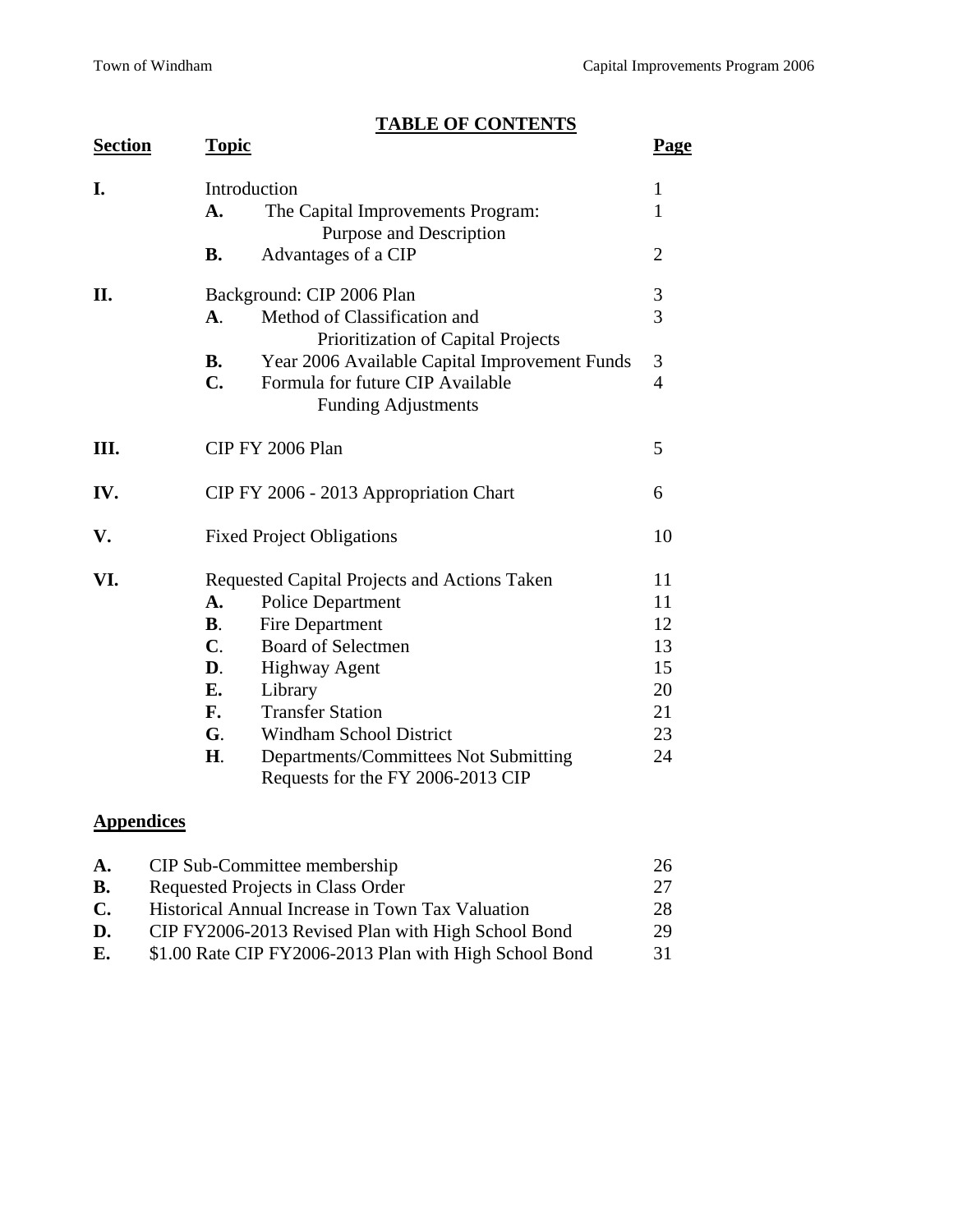## **I. Introduction**

New Hampshire Revised Statutes delegate to the Planning Board the responsibility for preparing a Master Plan to guide the development of the municipality. The Windham Planning Board adopted a Master Plan in 1985 and, has since, updated the plan every five years. The update for the 2005 Master Plan was completed during the first half of calendar year 2005. A Capital Improvement Program (CIP) is the financial counterpart to a Master Plan. The CIP is a financial master plan for charting a municipality's capital needs over a specified time frame. The programming of capital expenditures into a rational planning and budgeting process is an important management tool for the allocation of tax revenue.

Growth can have a substantial impact on the municipal services and facilities. CIP's have become associated with efforts to manage growth and tax impact. Revised Statutes Annotated 674:22 requires municipalities, which regulate development through a growth management ordinance, to prepare and adopt a Master Plan and a CIP. Although it is a prerequisite of a growth ordinance, a CIP can stand alone on its own merits as a planning tool.

At the 1986 Town meeting, the voters of Windham authorized the Planning Board to prepare a CIP. A Planning Board CIP Sub-Committee was formed to undertake this task. While NH RSA 674:5-8 states that it is the Planning Board which prepares the plan, it is important to involve the Board of Selectmen, School Board, Town department heads, and other Town boards and commissions. Since it is the Selectmen and School Board who prepare the budget in Windham, they are a vital part of the CIP process.

According to the Windham Planning and Zoning Board bylaws, the CIP Sub-Committee's membership is as follows:

- One Selectmen appointed by the chairman of the Board of Selectmen whose term shall be one year.
- One School board member appointed by the chairman of the School Board whose term shall be one year.
- Two members of the Planning Board appointed by the chairman of the Planning Board whose term shall be one year.
- Three members of the general public appointed by the chairman of the Planning Board whose terms shall be three years, limited to a six-year tenure.

Throughout this document, "department" will be used to encompass all town boards, commissions, committees, trustees, and departments.

The CIP Sub-Committee has the following tentative meeting schedule:

| <b>JUNE</b>        | Appoint new members and organize for the coming year.                             |
|--------------------|-----------------------------------------------------------------------------------|
| <b>JULY/AUGUST</b> | Request written capital project proposals from town departments and School Board. |
| <b>SEPTEMBER</b>   | Meet with all departments and committees to discuss their capital needs.          |
| <b>SEPT/OCT</b>    | Meet to review submitted capital projects and develop the plan.                   |
| <b>NOV/DEC</b>     | Conduct a workshop with the Planning Board followed by final presentation to the  |
|                    | Planning Board and public hearing                                                 |

#### **A. The Capital Improvements Program: Purpose and Description**

A Capital Improvements Program is a budgetary document that forecasts major Town expenditures for a legally mandated six-year period. Windham has traditionally created a CIP for a longer eight-year period. A fiscal analysis of each project is included in the CIP. The program, when adopted and fully utilized, serves to ensure that the necessary services and facilities to meet the community's needs are provided in accordance with the financial capabilities of Windham.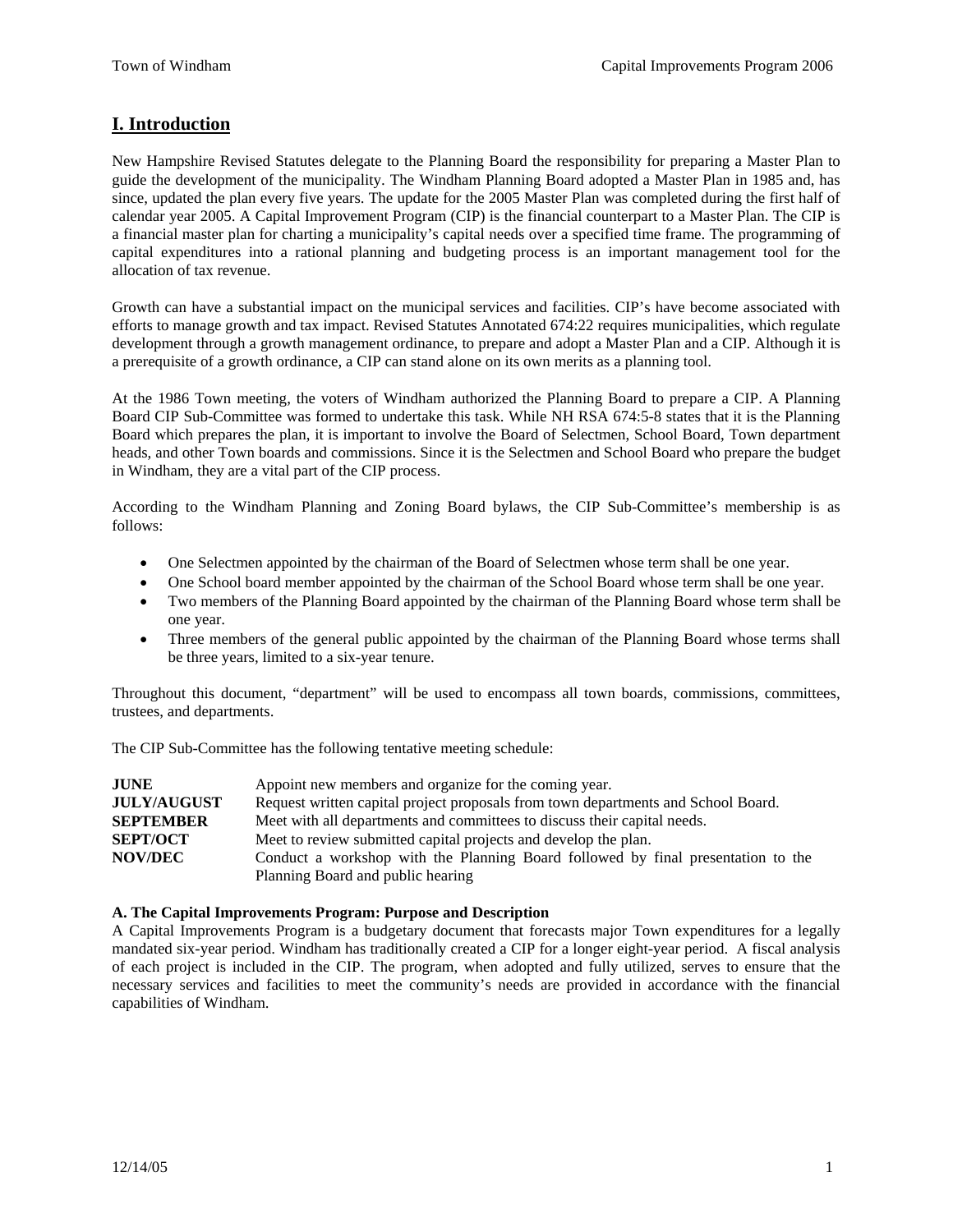## **I. Introduction - continued**

For the purpose of this document, a capital improvement is defined as a major expenditure (usually non-recurring) for public facilities costing more than \$50,000. CIP expenditures are considered beyond the scope of normal annual operating or maintenance expenses. Included are:

- Land acquisition for public purpose
- New buildings or additions
- Vehicles and other machinery with a useful life of greater than five years
- Major building or facility renovations with a useful life of greater than ten years
- Road renovations resulting in long-term improvement in road capacity or conditions
- Special studies such as assessments or a Master Plan
- Studies or architectural plans costing more than \$50,000 for the above capital improvements

The CIP Sub-Committee will request detailed capital plans for evaluation during the planning year. Project requests are compiled into a spreadsheet to analyze the overall impact on the Town's tax rate. The CIP Sub-Committee will make recommendations as to which projects should be included in the Plan.

### **B. Advantages of a CIP**

A Capital Improvements Program offers many advantages:

- Stabilizes year-to-year variations in capital outlays
- Makes pre-emptive acquisitions more feasible and defensible (e.g., land for water supply, waste disposal, recreation)
- If used in conjunction with a pooled investment reserve fund, can offset a fraction of capital expenditures by reducing interest payments
- Enables the town to establish growth control measures (in conjunction with a master plan).
- Facilitates implementation of the master plan by scheduling proposed projects over a period of time. The program can eliminate duplication and a random approach to expenditures.
- Furnishes a total picture of the municipality's major needs, discourages piecemeal expenditures, and serves to coordinate the activities of various departments.
- Establishes priorities for projects on the basis of needs and cost, and permits anticipation of income and expenditures.
- Serves as a public information tool, explaining to the public the Town's plans for major expenditures.

The Planning Board and the CIP Sub-Committee together review the CIP and make desired revisions. After a public hearing is held, the Planning Board adopts the CIP. The Board of the Selectmen, the School Board, and the electorate, should adopt the first year of the CIP program as the capital budget. The capital budget, the school department's operating budget, and the town's operating budget together make up the total municipal budget for the year.

Once the CIP has been adopted, it is reviewed and updated annually by the Planning Board. This is especially important in years when voters at Town Meeting do not fund all proposed capital projects. The CIP recommendations for the upcoming year's budget are presented to the Selectmen and School Board for their consideration. Each annual update adds an additional year to the schedule, as the past year is dropped off, so that a six-year minimum program period is maintained.

When all capital projects are outlined for the upcoming six to eight year period, each department and board should monitor the effect of growth on their scheduled projects. In order to keep the department heads and boards informed, the Planning Board should ask them to review all development proposals to determine possible impacts on the CIP schedule. This process assists the Planning Board in determining the timeliness of the proposal and its impact.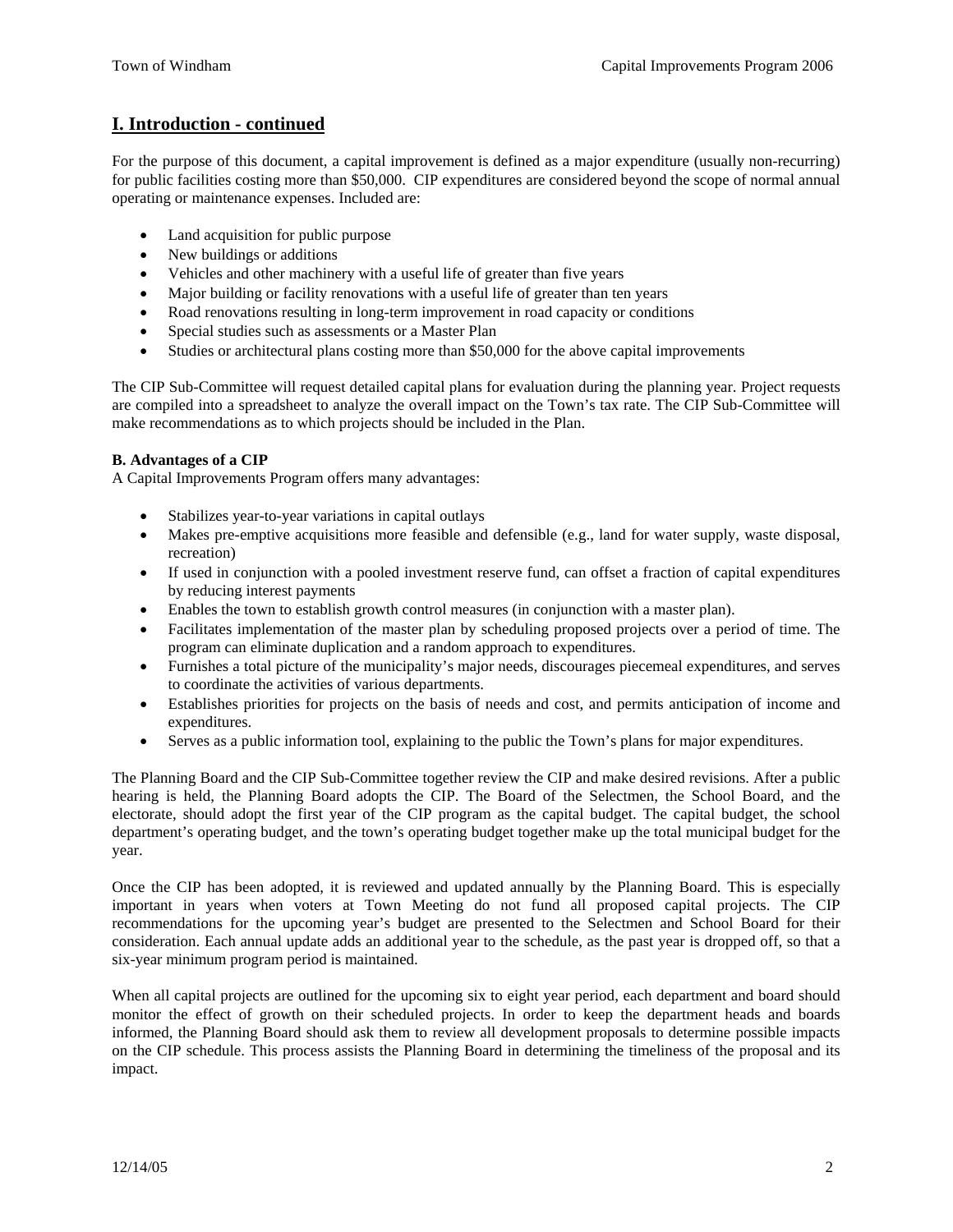## **II. Background: CIP 2006 Plan**

### **A. Method of Classification and Prioritization of Capital Projects**

New Hampshire RSA 674:6 requires that the Capital Improvements Program (CIP) classify projects according to urgency and need and to contain a time sequence for their implementation. In accordance with the Capital Improvements Programming Handbook prepared by the Southern New Hampshire Planning Commission, the Windham CIP Sub-Committee has adopted a classification scheme that used six (6) possible classifications as outlined below. In deliberations leading up to the CIP Sub-Committee's proposed capital allocations, each submitted project was assigned a class. The list of projects requested for this year's plan is included in Appendix B in class order.

After each project was classified, projects falling into the same class were reviewed against town needs as identified by the town master plan and further prioritization was established.

| <b>Class</b> | Category     | <b>Description</b>                                                                            |
|--------------|--------------|-----------------------------------------------------------------------------------------------|
| Class I      | Urgent       | Cannot be delayed, needed immediately for health and safety needs.                            |
| Class II     | Necessary    | Necessary. Needed within 1-3 years to maintain basic level and quality<br>community services. |
| Class III    | Desirable    | Desirable. Needed within 4-6 years to improve quality and level of                            |
|              |              | service.                                                                                      |
| Class IV     | Deferrable   | Can be placed on hold until after the 6-year period, but supports                             |
|              |              | community development goals.                                                                  |
| Class V      | Premature    | Premature. Needs more research, planning and coordination.                                    |
| Class VI     | Inconsistent | Inconsistent. Contrary to land use planning or community development                          |
|              |              | goals.                                                                                        |

#### **B. Year 2006 Available Capital Improvement Funds**

The CIP Sub-Committee used the official tax valuation less utilities figure for 2005 to determine the CIP funding for the subsequent years in its plan. This official tax valuation is determined by the Windham Tax Assessor and approved by the New Hampshire Department of Revenue Administration. For year 2005 the town valuation figure minus exemption monies for veterans and other recognized groups, was set at \$1,470,638,825.

To compute the available CIP funds for year 2006, the sub-committee used the actual 2005 valuation \$1,470,638,825 and applied a conservative 2.5% increase to reach \$1,507,404,796 as an estimated tax valuation figure. Appendix C shows that for the years since 1995, the town's tax valuation has increased on average by substantially more than the 2.5% figure used by the sub-committee. In addition, the Tax Assessor informed the subcommittee that he believed the increase next year would be in line with this year's increase of over 4%. For FY 2006-2013 planning, the sub-committee estimated available CIP funds using a more conservative 1.5% increase each year in the town valuation figures. The 1.5% number is a change from prior CIP plans, which have used 1.0% as the estimated increase in town tax valuation for future years' planning. This year's CIP Sub-Committee looked at the substantially higher historical increases, and felt that a 1.5% figure would create a more realistic future plan, while still being fiscally conservative and cautious.

This year the CIP Sub-Committee recognized the enormity of the projected costs attributable to the new high school land and facilities. Appendix D shows a spreadsheet of the CIP plan needed to cover the bond payments for the high school. A CIP rate as high as \$3.26 per thousand would be necessary in some years in order to support the high school bond payment, fixed obligations, and the requested projects selected by the sub-committee for FY2006- 13 (page 28). The sub-committee believed that in order to continue to fund other needed town-wide capital improvement projects, the high school capital projects should be removed from the CIP plan. However, it recognized that a lower CIP rate than the historical \$1.55 per thousand met the non-high school capital needs of Windham within this plan. The CIP Sub-Committee has adopted a new CIP rate of \$1.00 per thousand to fund the non-high school capital projects that the sub-committee believed were important to Windham's future needs for the years 2006-2013. Appendix E shows that under a CIP rate of \$1.00 per thousand, including the high school bond obligations would result in a \$3.4 million average shortfall in the first few years of the CIP plan.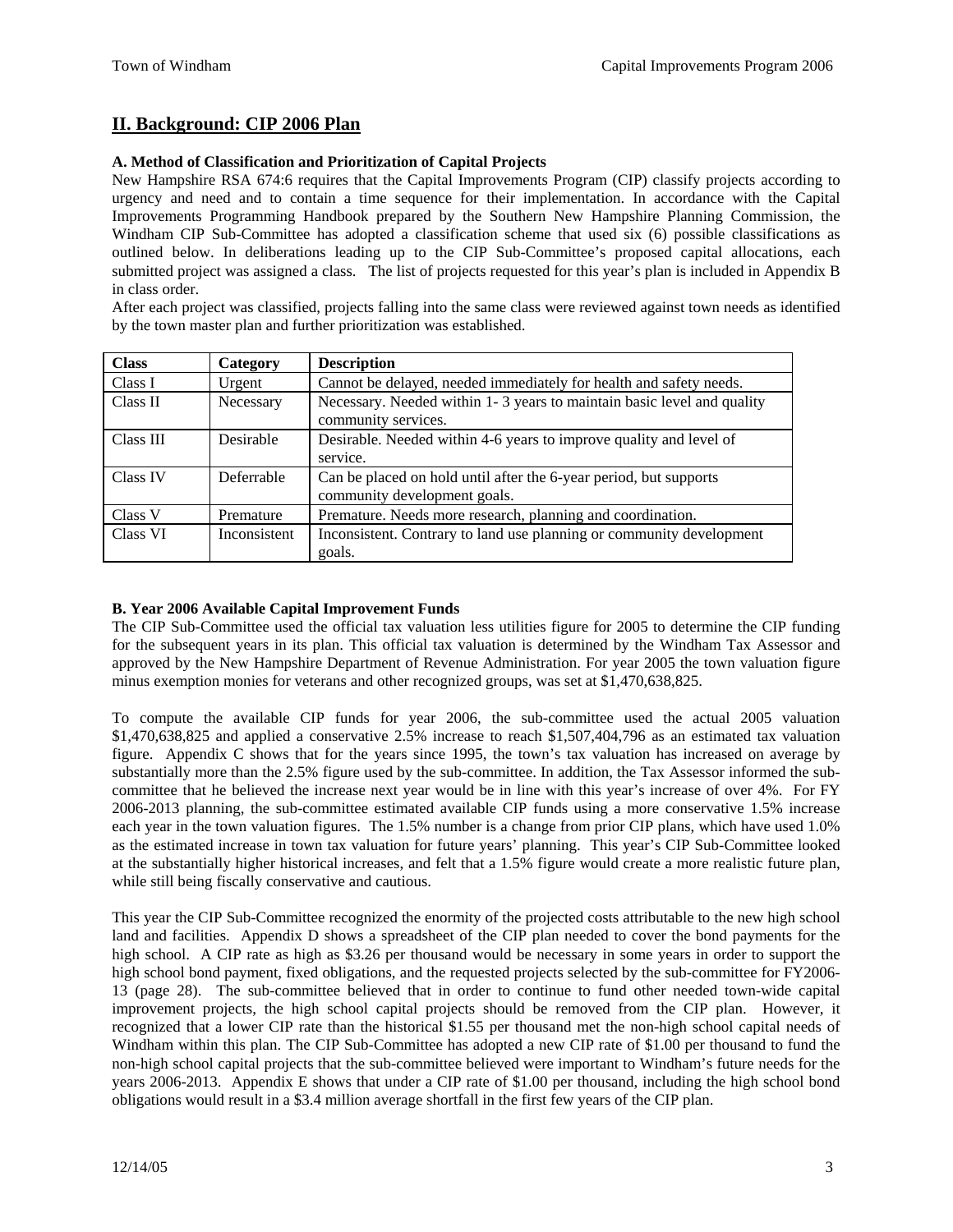In addition to funds derived directly from CIP, the plan includes school impact fees to be applied to the school renovation bond payments, and other funds contributions.

It is required that the first year of the CIP plan be balanced, with a zero balance (2006 in this plan). It is always the intent of the CIP Sub-Committee to create a plan for future years (FY2007-2013 in this plan) that minimizes any negative variances from the estimated CIP funding available. However, because the specific funding figures in those later years are just estimates, no attempt is made to zero balance the entire program. This year the CIP Sub-Committee has adopted a plan with a large negative variance in a near-term year, FY2007. There are several open issues specific to that year's projects which as a result of the town vote in March 2006 could reduce that variance considerably: (1) Should the voters not support the first year funding of the Lowell Road Bike Paths in the March 2006 vote, then the \$75,000 allocated as a second year payment in 2007 would be removed from the CIP plan, (2) Should the voters in Pelham not support the Castle Hill Bridge project again in March 2006, then there would be no need to fund Windham's half of the project in 2007 as both towns must support it for the state to proceed, and (3) Should the rate of residential development in town continue, the estimate of \$150,000 in school impact fee funding for 2007 would increase to an amount closer to the actual historical range amounts of \$250,000 -\$355,000. Therefore, the CIP Sub-Committee felt comfortable with the variance amount shown in the plan for FY2007.

#### **C. Formula for future CIP available funding adjustments**

In November 2005, the tax rate for Windham was set by the State Department of Revenue Administration (DRA) at \$19.46 per thousand-dollar assessment. This was based on a total town valuation of \$1,470,638,825. The DRA has also estimated Windham's equalized valuation at 72% of the real market value. This means the real marketable value of the property in Windham is \$2,042,553,923.

The Capital Improvement committee estimates a 2.5% growth in valuation to \$1,507,404,795. With \$1.00 per thousand allocated for Capital Improvements, the amount available for 2006 is \$1,507,405. The Capital Improvement rate of \$1.00 per thousand allows for a percentage of 5.139% (1/19.46) of the tax rate to be allocated to Capital Improvements.

When the Town reassessment is complete, the equalized valuation will be raised to 100%, from 72%. This does not increase the expenditures in town but rather changes the tax rate that is applied to a house to raise a fixed number of dollars. The amount of dollars available in the CIP, \$1,507,405, should also remain the same. Therefore, the \$1,507,405 as a percentage of the total tax bill should also remain unchanged, or 5.139%. When the town valuation is approved, the CIP rate should be adjusted to a rate commensurate with the same percentage of the total tax rate that is 5.139%. For example, at 100% valuation, the \$19.46 tax rate will be lowered to \$14.01. The CIP rate should therefore be lowered to \$0.72 per thousand, which will raise the equivalent dollars of \$1,507,405.

**What this means to a homeowner.** For a property assessed at \$300,000, the \$19.46 translates to a tax bill of \$5,838. The \$1.00 per thousand CIP rate allocates \$300 of this tax bill towards the CIP projects. When the revaluation is raised to 100%, the real property of the \$300,000 house will be raised to \$416,667. The tax rate will be \$14.01 still raising \$5,838 in tax dollars. To maintain the \$300 used for CIP, the CIP rate will be \$0.72 per thousand or 5.139%.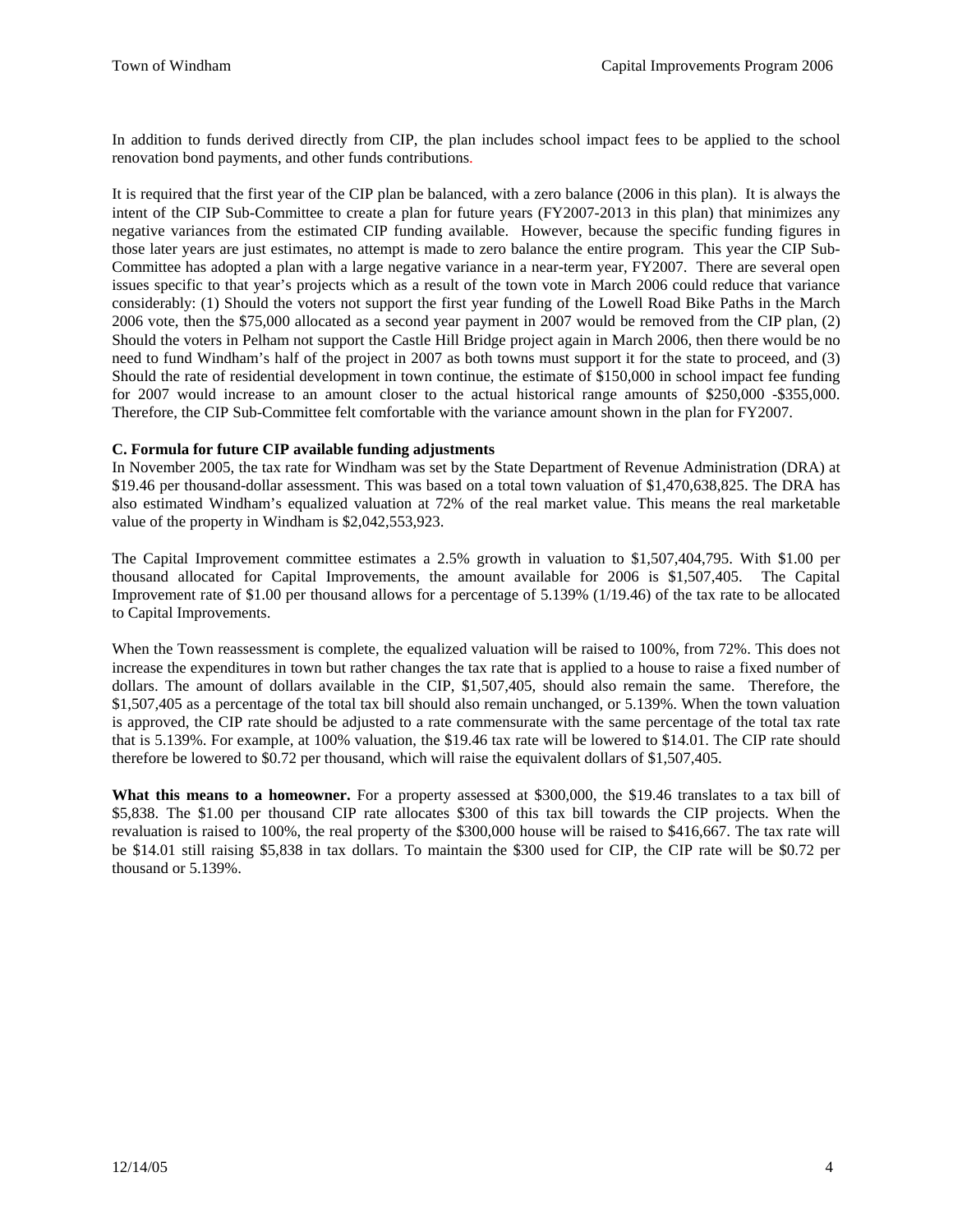## **III. CIP FY 2006 Plan**

| A. FUNDING AMOUNTS                                                                                                                                                            |                                                    |                                               |
|-------------------------------------------------------------------------------------------------------------------------------------------------------------------------------|----------------------------------------------------|-----------------------------------------------|
| 2005 Actual Town Tax Valuation Less Utilities                                                                                                                                 | \$1,470,638,825                                    |                                               |
| 2006 Estimated Town Tax Valuation Less Utilities<br>at 2.5% estimated growth over 2005                                                                                        | \$1,507,404,796                                    |                                               |
| CIP funding at \$1.00 per thousand of 2006<br><b>Town Tax Valuation Less Utilities</b>                                                                                        |                                                    | \$<br>1,507,405                               |
| <b>Other CIP Contributions:</b>                                                                                                                                               |                                                    | \$<br>367,512                                 |
| <b>Searles Trust Fund</b><br>S.<br>School Impact Fee Funds                                                                                                                    | 12,512<br>\$355,000                                |                                               |
| <b>TOTAL AVAILABLE CIP FUNDING FOR 2006</b>                                                                                                                                   |                                                    | \$<br>1,874,917                               |
| <b>B. FIXED CIP OBLIGATIONS FOR 2006</b>                                                                                                                                      |                                                    |                                               |
| Town Master Bond (Fire and Police Stations, Library)<br>Schools Renovation Bond (Middle and Center)<br><b>Searles Bond</b><br>Fire Engine-1 Bond                              |                                                    | \$<br>544,385<br>504,365<br>12,512<br>180,000 |
| <b>TOTAL FIXED OBLIGATIONS</b>                                                                                                                                                |                                                    | \$<br>1,241,262                               |
| C. REMAINING CIP FUNDS FOR REQUESTED PROJECTS                                                                                                                                 |                                                    | \$<br>633,655                                 |
| Ambulance-2 Replacement<br>Lowell Road Bike Paths (Year 1 of 2)<br>Road Improvements<br>Salt Shed (Year 2 of 3)<br>Driveway/Parking Lot Paving<br>Middle School (Year 1 of 2) | \$148,800<br>75,000<br>290,000<br>85,000<br>34,855 |                                               |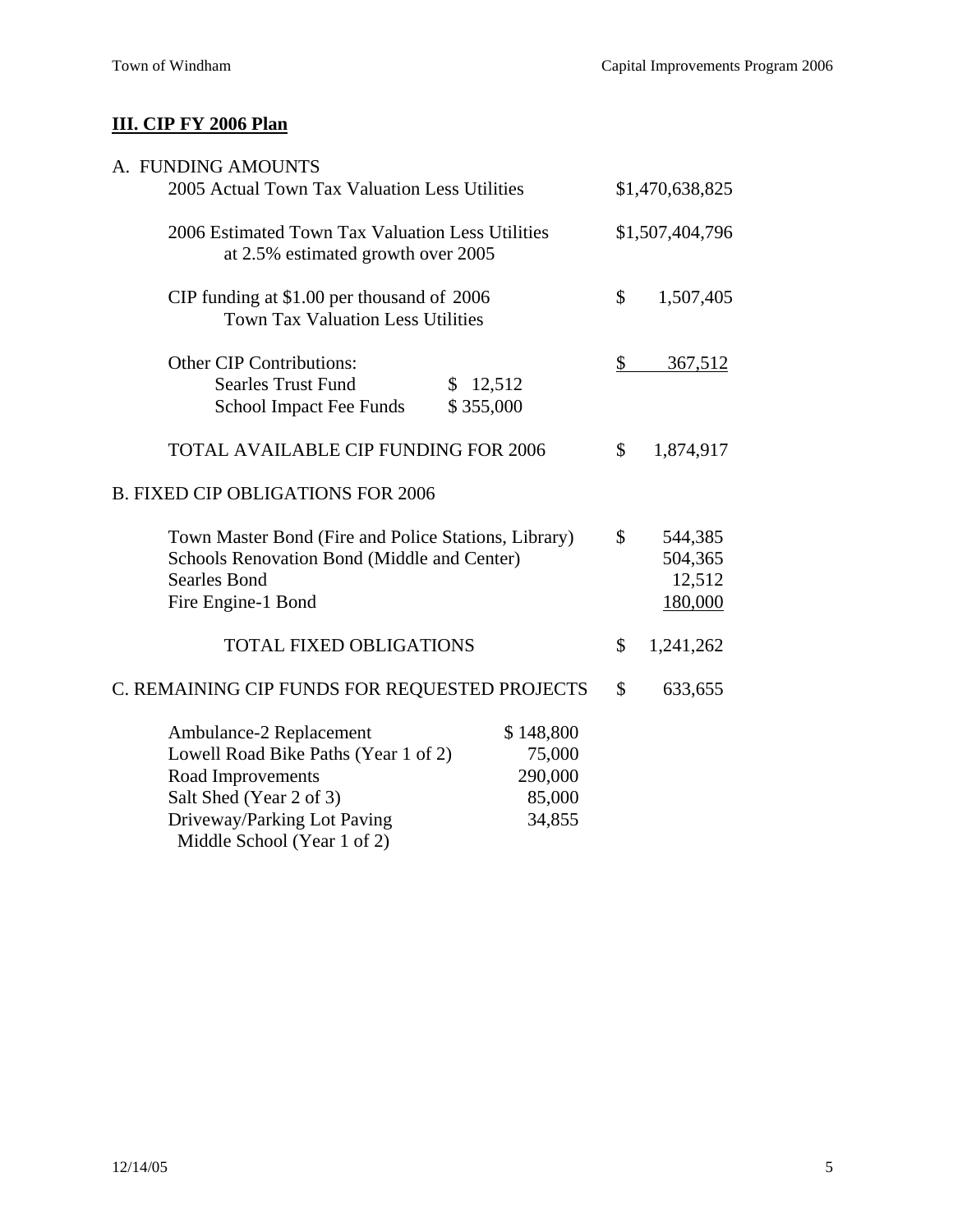## **IV. CIP FY 2006 - 2013 Appropriation Chart**

|                                     | <b>Notes</b> | <b>CRF</b> Balances | 2006          | 2007             | 2008           | 2009        | 2010        | 2011                   | 2012             | 2013         |
|-------------------------------------|--------------|---------------------|---------------|------------------|----------------|-------------|-------------|------------------------|------------------|--------------|
| <b>CIP Projected Availability</b>   |              |                     | \$1,507,405   | \$1,530,016      | \$1,552,966    | \$1,576,261 | \$1,599,905 | \$1,623,903            | \$1,648,262      | \$1,672,986  |
| <b>Fixed CIP Obligations</b>        |              |                     |               |                  |                |             |             |                        |                  |              |
| Town Master Bond                    | (1)          |                     | 544,385       | 387,075          | 245,975        | 236,689     |             |                        |                  |              |
| Schools Renovation Bond             | (2)          |                     | 504,365       | 494,974          | 484,014        | 475,026     |             |                        |                  |              |
| Searle's Bond                       | (3a)         |                     | 12,512        | 12,544           | 12,560         | 12,160      | 12,160      | 12,144                 | 12,144           | 12,144       |
| Fire Engine 1 Bond                  | (4)          |                     | 180,000       |                  |                |             |             |                        |                  |              |
| <b>Total Fixed Obligations</b>      |              |                     | \$1,241,262   | \$894,593        | \$742,549      | \$723,875   | \$12,160    | \$12,144               | \$12,144         | \$12,144     |
|                                     |              |                     |               |                  |                |             |             |                        |                  |              |
| <b>Effective Availability Other</b> |              |                     | \$266,143     | \$635,423        | \$810,417      | \$852,386   | \$1,587,745 | \$1,611,759            | \$1,636,118      | \$1,660,842  |
| Other CIP Annual Contributions      |              |                     | 367,512       | 373,224          | 162,560        | 162,160     | 162,160     | 162,144                | 162,144          | 162,144      |
| <b>Net to Annual Appropriations</b> |              | \$                  | 633,655<br>\$ | -\$<br>1,008,647 | 972,977<br>-\$ | -\$         | 1,749,905   | $1,773,903$   \$<br>\$ | $1,798,262$   \$ | 1,822,986    |
| <b>Annual Appropriations</b>        |              |                     |               |                  |                |             |             |                        |                  |              |
| POLICE DEPARTMENT                   |              |                     | 0             | 85,000           | 0              | 0           | 0           | 0                      | 0                | 0            |
| <b>FIRE DEPARTMENT</b>              |              |                     | 148,800       | 0                | 157,500        | 0           | 0           | 275,000                | 485,000          | 275,000      |
| <b>SELECTMEN</b>                    |              |                     | 75,000        | 388,350          | 0              | n           | n           | 0                      | 0                | $\mathsf{U}$ |
| <b>HIGHWAY AGENT</b>                |              | 85,000              | 375,000       | 410,000          | 330,000        | 330,000     | 340,000     | 415,000                | 350,000          | 350,000      |
| <b>LIBRARY</b>                      |              | 36,545              | 0             | 0                | 0              | 0           | 0           | 0                      | 0                | 0            |
| CONSERVATION                        |              | 400,000             | 0             | 0                | $\theta$       | 0           | 0           | 0                      | 0                | 0            |
| <b>TRANSFER STATION</b>             |              |                     | 0             | 172,000          | 385,000        | 289,320     | 178,000     | 102,000                | 0                | 85,000       |
| PLAN. & DEV. DEPARTMENT             |              |                     | 0             | 0                | 0              | 0           | 0           | 0                      | 0                | 0            |
| <b>RECREATION</b>                   |              |                     | 0             | 0                | 0              | O           | 0           | 0                      | 0                | 0            |
| <b>SCHOOL DEPARTMENT</b>            |              | 156,000             | 34,855        | 115,145          | 110,000        | 400,000     | 1,242,000   | 1,000,000              | 1,162,000        | 1,291,000    |
| <b>Total Annual Appropriations</b>  |              |                     | 633,655<br>\$ | 1,170,495<br>S   | 982,500<br>-\$ | 1,019,320   | 1,760,000   | 1,792,000              | 1,997,000<br>-8  | 2,001,000    |
| Variance                            |              |                     | $(\$0)$       | (\$161,848)      | $(\$9,523)$    | $(*4,774)$  | (\$10,095)  | (\$18,097)             | $(\$198,738)$    | (\$178,014)  |
|                                     |              |                     |               |                  |                |             |             |                        |                  |              |

## CIP FY 2006 - 2013 Appropriation Chart (Summary)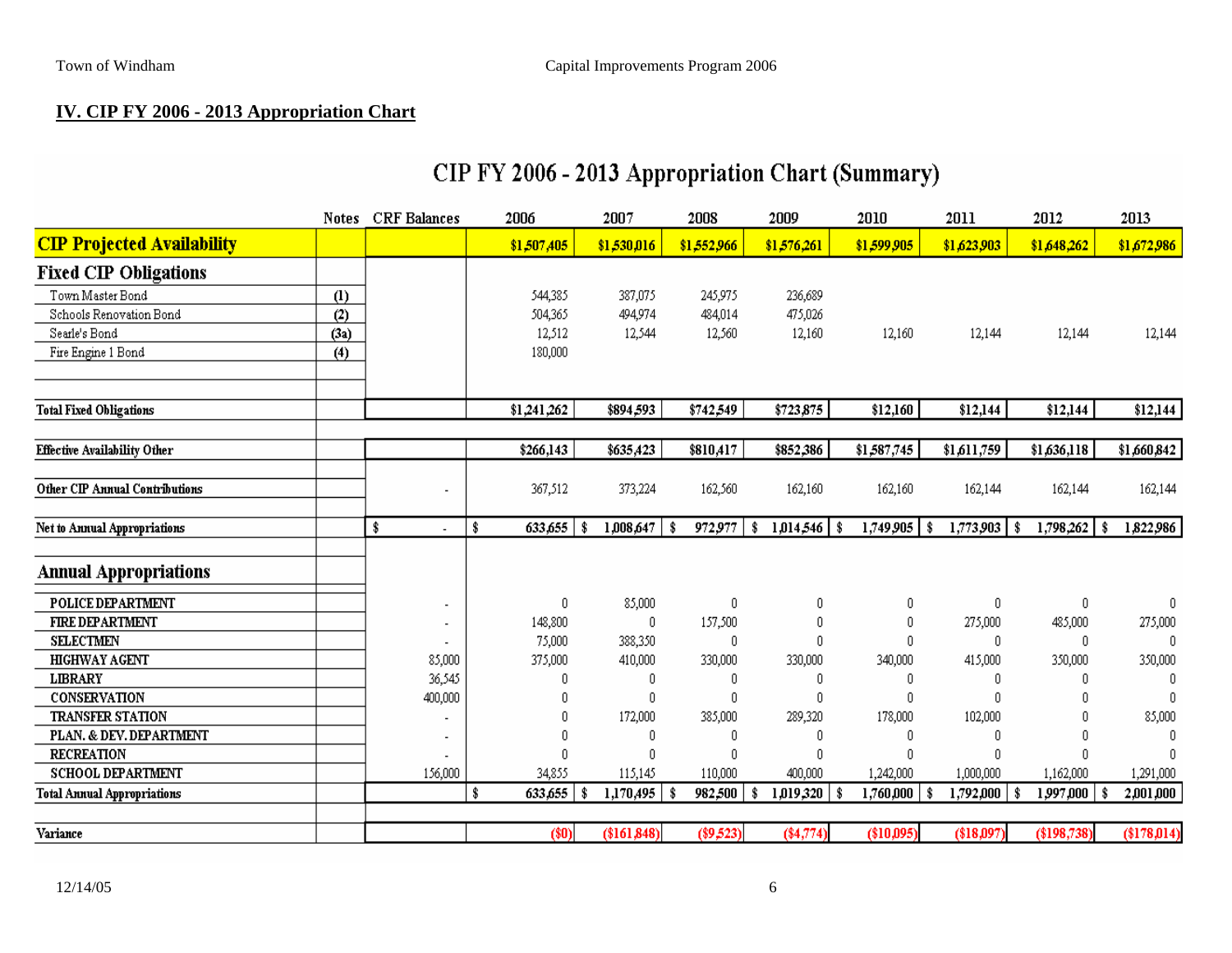| CIP FY 2006 - 2013 Appropriation Chart (Details) |  |  |
|--------------------------------------------------|--|--|
|--------------------------------------------------|--|--|

|                                              | <b>Notes</b>       | <b>CRF Balances</b> | 2006          |     | 2007             | 2008           | 2009             | 2010            | 2011             | 2012            | 2013      |
|----------------------------------------------|--------------------|---------------------|---------------|-----|------------------|----------------|------------------|-----------------|------------------|-----------------|-----------|
| <b>Effective Availability Other</b>          |                    |                     | \$<br>266,143 | -8  | 635,423<br>ŝ     | 810,417<br>-\$ | 852,386<br>-8    | 1,587,745<br>\$ | 1,611,759<br>ŝ   | \$<br>1,636,118 | 1,660,842 |
| OTHER CIP ANNUAL CONTRIBUTIONS               |                    |                     |               |     |                  |                |                  |                 |                  |                 |           |
| Searle's Trust Fund                          | $(3b)^*$           | 13,000              | 12,512        |     | 12,544           | 12,560         | 12,160           | 12,160          | 12,144           | 12,144          | 12,144    |
| School Impact Fee Funds                      | (5)                | 405,683             | 355,000       |     | 150,000          | 150,000        | 150,000          | 150,000         | 150,000          | 150,000         | 150,000   |
| Rte 28 Emergency Fund                        | $(6)$ <sup>*</sup> | 66,300              |               |     |                  |                |                  |                 |                  |                 |           |
| Recreation Improvement Fund                  | $(7)$ *            | 14,800              |               |     |                  |                |                  |                 |                  |                 |           |
| Library CRF                                  | (8)                | 36,545              |               |     |                  |                |                  |                 |                  |                 |           |
| Castle Hill Bridge State Reimbursement       | (9)                |                     |               |     | 210,680          |                |                  |                 |                  |                 |           |
| <b>Total Other contributions</b>             |                    |                     | \$<br>367,512 | -9  | 373,224<br>-\$   | 162,560<br>-\$ | 162,160<br>- \$  | 162,160<br>-\$  | 162,144<br>-\$   | 162,144<br>-\$  | 162,144   |
| Net to Annual CIP Appropriations             |                    |                     | \$<br>633,655 | -\$ | 1,008,647<br>-\$ | 972,977<br>\$  | 1,014,546<br>-\$ | 1,749,905<br>\$ | 1,773,903<br>-\$ | $1,798,262$ \$  | 1,822,986 |
| ANNUAL APPROPRIATIONS                        |                    |                     |               |     |                  |                |                  |                 |                  |                 |           |
| POLICE DEPARTMENT                            |                    |                     |               |     |                  |                |                  |                 |                  |                 |           |
| Garage/storage facility                      |                    |                     |               |     | 85,000           |                |                  |                 |                  |                 |           |
| Sub-Total                                    |                    |                     | $\sqrt{30}$   |     | \$85,000         | 30             | \$0              | \$0             | 30               | \$0             | \$0       |
| <b>FIRE DEPARTMENT</b>                       |                    |                     |               |     |                  |                |                  |                 |                  |                 |           |
| Substation                                   |                    |                     |               |     |                  |                |                  |                 |                  |                 | 275,000   |
| Ambulance 2 Replacement                      |                    |                     | 148,800       |     |                  |                |                  |                 |                  | 210,000         |           |
| Engine 3 Replacement                         |                    |                     |               |     |                  |                |                  |                 | 275000           | 275,000         |           |
| Engine 2 Replacement                         |                    |                     |               |     |                  |                |                  |                 |                  |                 |           |
| Ambulance 1 Replacement                      |                    |                     |               |     |                  | 157,500        |                  |                 |                  |                 |           |
| Sub-Total                                    |                    | $\overline{30}$     | \$148,800     |     | 30               | \$157,500      | \$0              | $\overline{30}$ | \$275,000        | \$485,000       | \$275,000 |
| <b>SELECTMEN</b>                             |                    |                     |               |     |                  |                |                  |                 |                  |                 |           |
| Lowell Road Bike Paths (attached to funding) |                    |                     | 75,000        |     | 75,000           |                |                  |                 |                  |                 |           |
| Bartley House                                |                    |                     |               |     | 50,000           |                |                  |                 |                  |                 |           |
| Castle Hill Bridge                           |                    |                     |               |     | 263,350          |                |                  |                 |                  |                 |           |
|                                              |                    | \$0                 | \$75,000      |     | \$388,350        | 30             | \$0]             | \$0]            | \$0]             | \$0             | $$0$      |
| <b>HIGHWAY AGENT</b>                         |                    |                     |               |     |                  |                |                  |                 |                  |                 |           |
| Road Improvements                            |                    |                     | 290,000       |     | 325,000          | 330,000        | 330,000          | 340,000         | 340,000          | 350,000         | 350,000   |
| Salt shed                                    |                    | 85,000              | 85,000        |     | 85,000           |                |                  |                 |                  |                 |           |
| Front end loader                             |                    |                     |               |     |                  |                |                  |                 | 75,000           |                 |           |
| Sub-Total                                    |                    | \$85,000            | \$375,000     |     | \$410,000        | \$330,000      | \$330,000        | \$340,000       | \$415,000        | \$350,000       | \$350,000 |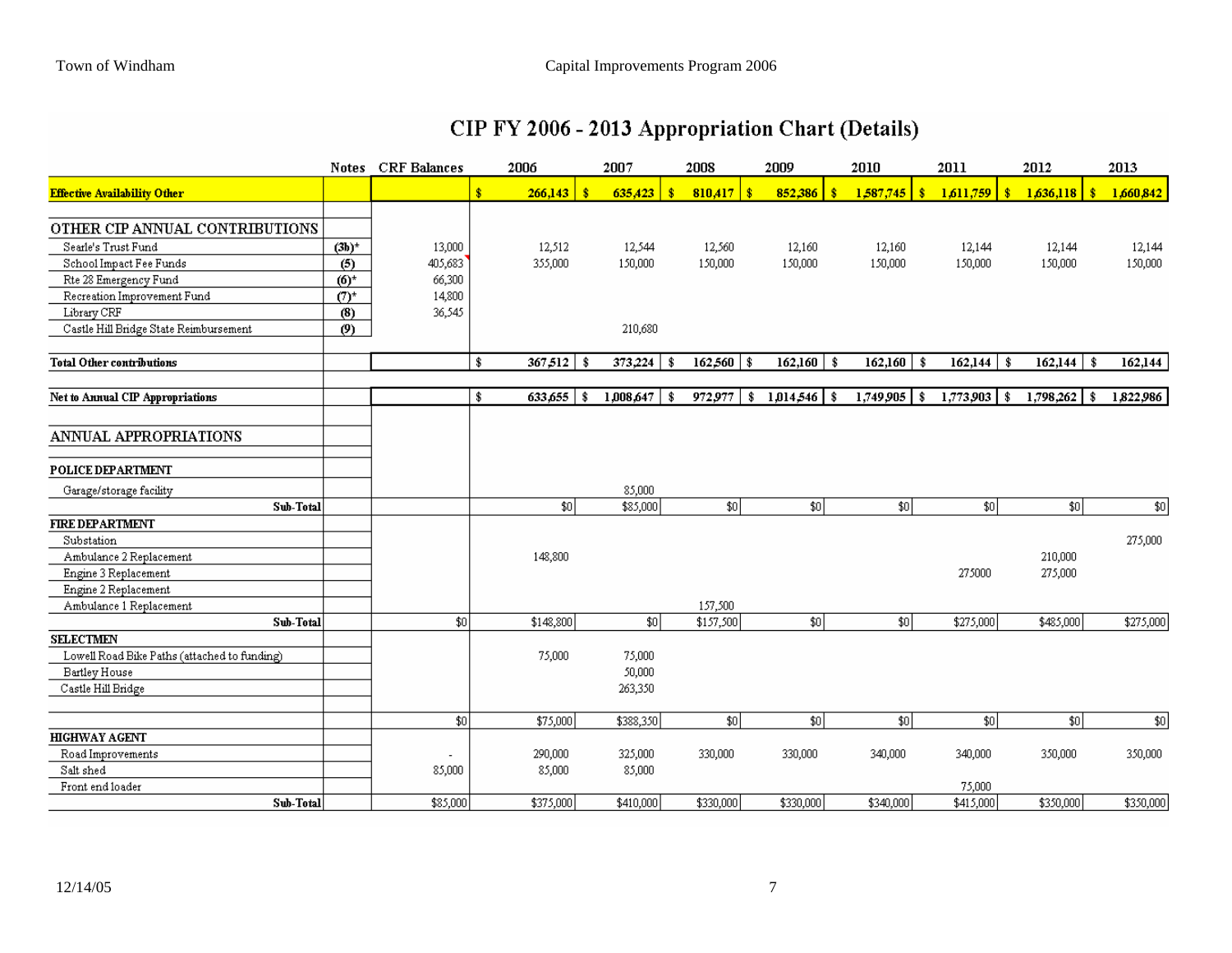## CIP FY 2006 - 2013 Appropriation Chart (Details)

|                                                   | <b>Notes</b> | CRF Balances | 2006      | 2007        | 2008        | 2009        | 2010        | 2011        | 2012        | 2013        |
|---------------------------------------------------|--------------|--------------|-----------|-------------|-------------|-------------|-------------|-------------|-------------|-------------|
| <b>ANNUAL APPROPRIATIONS (continued)</b>          |              |              |           |             |             |             |             |             |             |             |
|                                                   |              |              |           |             |             |             |             |             |             |             |
| <b>LIBRARY</b>                                    | $(8)^{*}$    | 36,545       |           |             |             |             |             |             |             |             |
|                                                   |              |              |           |             |             |             |             |             |             |             |
| Sub-Total                                         |              | \$36,545     | 30        | \$0]        | 30          | \$0]        | 30          | \$0]        | 30          | $$0$        |
| <b>CONSERVATION</b>                               |              |              |           |             |             |             |             |             |             |             |
| Land Fund                                         | (10)         | 400,000      |           |             |             |             |             |             |             |             |
| Sub-Total                                         |              | \$400,000    | 30        | 30          | 30          | 30          | 30          | 30          | 30          | $$0$        |
| <b>TRANSFER STATION</b>                           |              |              |           |             |             |             |             |             |             |             |
| Trailer Replacement                               |              |              |           | 52,000      |             |             |             | 52,000      |             |             |
| Tractor                                           |              |              |           | 120,000     |             |             |             |             |             |             |
| Facilities Improvement/Renovation per study       |              |              |           |             | 125,000     | 125,000     | 100,000     | 50,000      |             |             |
| Facilities Improvement/Renovation (Gate)          |              |              |           |             |             |             | 78,000      |             |             |             |
| Articulating Loader Replacement                   |              |              |           |             |             |             |             |             |             | 85,000      |
| Conveyor System Renovation                        |              |              |           |             |             | 104,000     |             |             |             |             |
| Skid Loader Replacement                           |              |              |           |             |             | 60,320      |             |             |             |             |
| Baler Replacement                                 |              |              |           |             | 260,000     |             |             |             |             |             |
| Sub-Total                                         |              | \$0          | 30        | \$172,000   | \$385,000   | \$289,320   | \$178,000   | \$102,000   | \$0]        | \$85,000    |
| PLAN. & DEV. DEPARTMENT                           |              |              |           |             |             |             |             |             |             |             |
| $Sub-Total$                                       |              | \$0          | 30        | 30          | 30          | 30          | 30          | 30          | 30          | $\$0$       |
| <b>RECREATION</b>                                 |              |              |           |             |             |             |             |             |             |             |
| $Sub-Total$                                       |              | $$0$$        | $$0$$     | \$0         | $\$0$       | \$0         | \$0         | \$0         | \$0\$       | $\$0$       |
| SCHOOL DEPARTMENT                                 |              |              |           |             |             |             |             |             |             |             |
| Driveway/Parking lot paving/Middle School parking |              |              | 34,855    | 115,145     |             |             |             |             |             |             |
| School Land                                       |              |              |           |             |             |             |             |             |             |             |
| High School and Elem. School Land Facilities      |              |              |           |             |             |             |             |             |             |             |
| School Septic Replacement                         |              | 156,000      |           |             |             |             |             |             |             |             |
| Elementary School Facilities                      |              |              |           |             | 110,000     | 400,000     | 1,242,000   | 1,000,000   | 1,162,000   | 1,291,000   |
| Sub-Total                                         |              | \$156,000    | \$34,855  | \$115,145   | \$110,000   | \$400,000   | \$1,242,000 | \$1,000,000 | \$1,162,000 | \$1,291,000 |
| TOTAL ANNUAL APPROPRIATIONS                       |              |              | \$633,655 | \$1,170,495 | \$982,500   | \$1,019,320 | \$1,760,000 | \$1,792,000 | \$1,997,000 | \$2,001,000 |
|                                                   |              |              |           |             |             |             |             |             |             |             |
| <b>VARIANCE</b>                                   |              |              | $(\$0)$   | (\$161,848) | $(\$9,523)$ | $(*4,774)$  | (\$10,095)  | (\$18,097)  | (\$198,738) | (\$178,014) |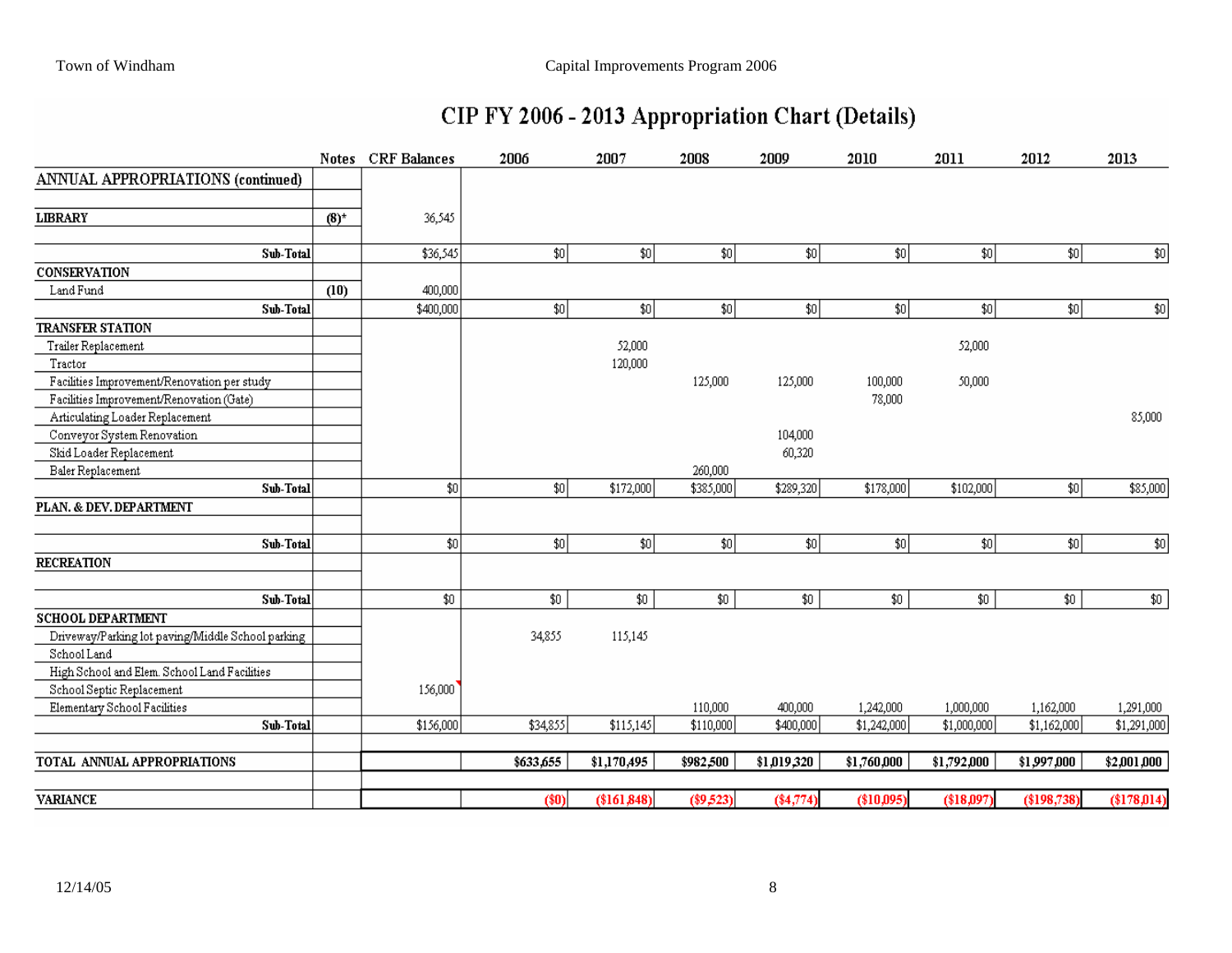## **CIP FY 2006 - 2013 Footnotes**

#### **Fixed Obligations:**

(1) Represents 10 year bond (2000-2009), of \$4,196,064 at 4.57% covering Fire Station, Police Station, Library, and Griffin Park Phase I projects. (2) Represents 10 year bond (2000-2009) for schools renovation of \$5,992,000 at 4.65%. Use CRF and Impact fees to reduce total annual payments. Payment incl. % state funding. (3a) Represents 10year bond (2004-2010) of \$100,000 at 4.5% for renovations of Searle's Chapel west room. (4) Represents 2 year bond (2005 - 2006) of \$160,000 for the purchase of the Fire Department Engine 1

#### Other CIP Annual Contributions:

(3b)\* Represents projected rental revenue from Searle's Chapel.

(5) Impact fees collected per year, above a \$50,000 standing reserve, are to be applied to the school bond payment. Fee collection is projected at \$150,000 per yes

(6)\* Fees collected by the Planning Dept. will offset part of the cost of the new Fire Department Substation

(7)\* Fees collected by the Planning Dept. for recreational improvements

(9) Funds from State of NH will offset the state's portion of the Castle Hill bridge cost. Anticipated receipt of funds - 2007

(\*) The Capital Reserve Funds (CRF's), managed by the Trustees of the Trust Funds, are in the Town's "Concentration Acct." earning 0.7% interest as of 10/31,

#### **Capital Reserve Fund:**

(8) Interest left from Library construction project. Library request for release of \$20K from its CRF to begin architectural study voted down by CIP, pending completion of high school library and its media center. (10) Conservation land acquisition fund from current use penalties

| <b>PROPERTY</b>  | %        | <b>YEAR</b> | <b>PROJECTED</b>    | \$               |
|------------------|----------|-------------|---------------------|------------------|
| <b>VALUATION</b> | Increase |             | <b>CIP TAX RATE</b> | <b>AVAILABLE</b> |
|                  |          |             |                     |                  |
| \$1,470,638,825  |          | 2005        | \$1.00              | \$1,470,639      |
| \$1,507,404,796  | 2.5      | 2006        | \$1.00              | \$1,507,405      |
| \$1,530,015,868  | 1.5      | 2007        | \$1.00              | \$1,530,016      |
| \$1,552,966,106  | 1.5      | 2008        | \$1.00              | \$1,552,966      |
| \$1,576,260,597  | 1.5      | 2009        | \$1.00              | \$1,576,261      |
| \$1,599,904,506  | 1.5      | 2010        | \$1.00              | \$1,599,905      |
| \$1,623,903,074  | 1.5      | 2011        | \$1.00              | \$1,623,903      |
| \$1,648,261,620  | 1.5      | 2012        | \$1.00              | \$1,648,262      |
| \$1,672,985,544  | 1.5      | 2013        | \$1.00              | \$1,672,986      |
| \$1,698,080,327  | 1.5      | 2013        | \$1.00              | \$1,698,080      |
| \$1,723,551,532  | 1.5      | 2013        | \$1.00              | \$1,723,552      |
| \$1,749,404,805  | 1.5      | 2014        | \$1.00              | \$1,749,405      |

#### TAX VALUATION PROJECTION

\*\*\* Based on Tax Assessor's Valuation for tax year 4/1/2004-3/31/2005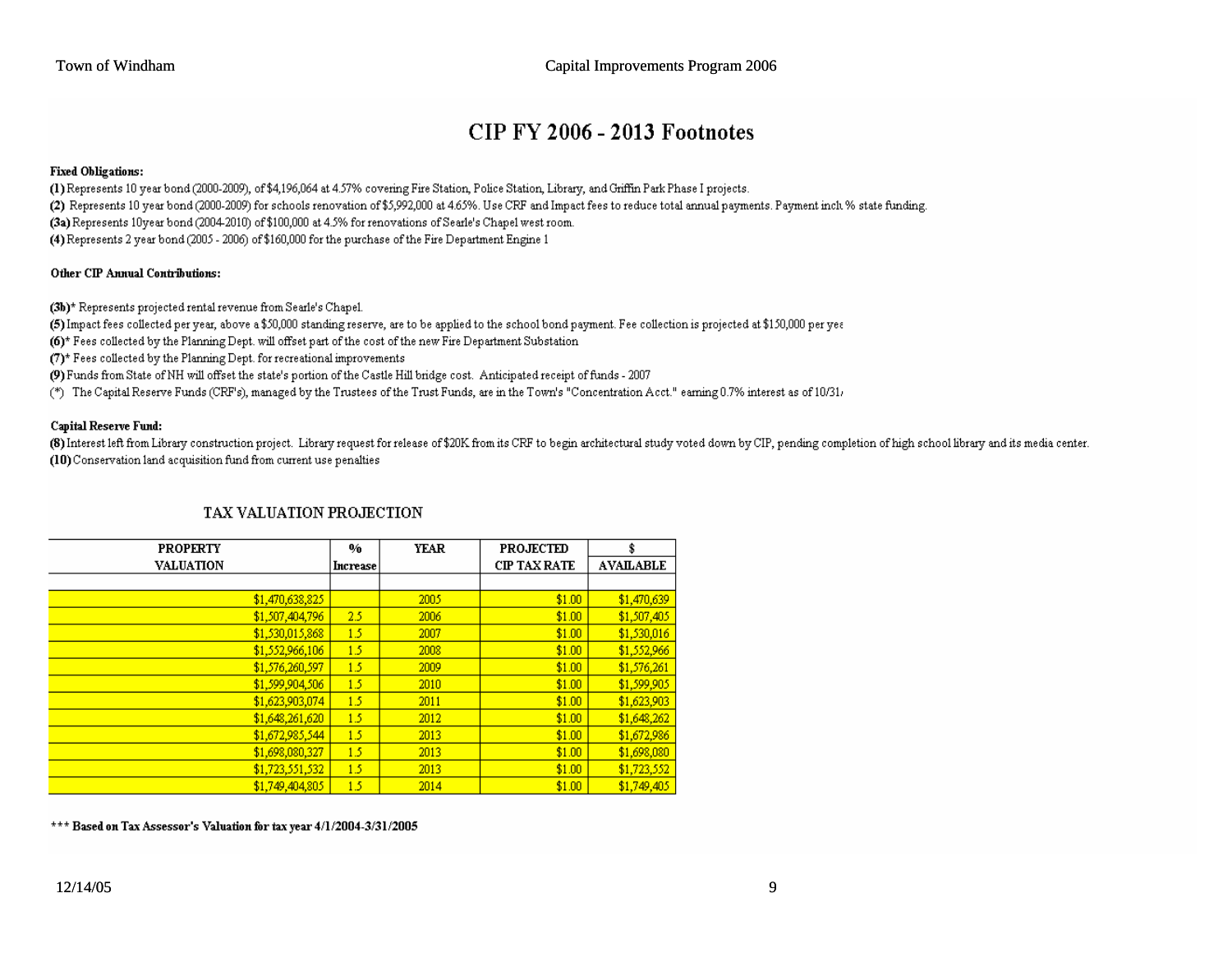## **V. Fixed Project Obligations**

## **A. Board of Selectmen**

#### **Project Title**: **Town Master Bond Cost: \$544,385**

**Description**: The seventh year payment of a 10-year bond taken by the town for \$4,196,064 at 4.57% covering the new Police Station, the new Fire Station, the new Library, and Griffin Park Phase I projects.

## **B. Windham School District**

#### **Project Title**: **Schools Renovation Bond Cost: \$504,365**

**Description**: The seventh year payment of a 10-year bond taken by the school district for \$5,992,000 at 4.65% to finance additions and renovations to Windham Center and Middle Schools. This amount is net 30% state funding reimbursement.

## **C. Historical Commission**

#### **Project Title**: **Searles Bond Cost: \$12,512**

**Description**: The third year payment of a 10-year bond for \$100,000 at 4.5% for renovations of the Searle's Chapel west room.

## **D. Fire Department**

#### **Project Title**: **Fire Engine-1 Bond Cost: \$180,000**

**Description**: The second year payment of a two-year bond for \$360,000 taken by the town for the purchase of a replacement vehicle for Fire Engine-1.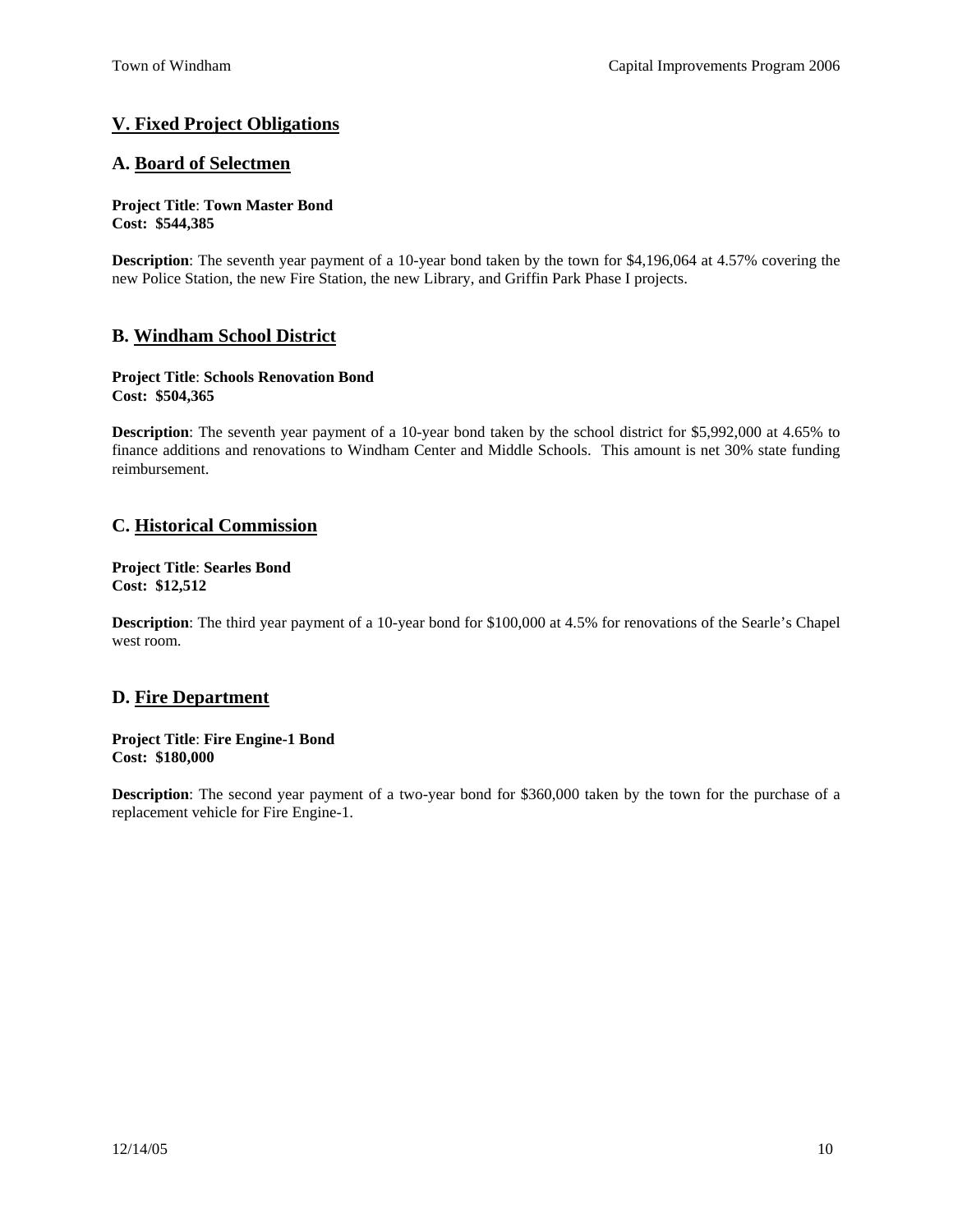## **VI. Requested Capital Projects and Actions Taken**

## **A. Police Department**

**Project Title**: **Garage / Storage Shed Proposed by: Chief Gerald Lewis Estimated Cost: Requested year 2006, 85,000.00** 

**Proposal**: Construction of one garage / storage facility on the Police Station property where the existing impound fence area is currently located.

**CIP Recommendation**: The CIP Sub-Committee assigned the request a Class I (Urgent) with funding of \$85,000 in FY 2007.

**Comments**: While the sub-committee felt this was a valid request with respect to overcrowding in the current garage the request was approved but moved to year 2007 to accommodate CIP budgeting. The sub-committee urges the Police department to offset the cost with volunteers and donated supplies, if possible, as was done for the Fire Department shed.

## **B. Fire Department**

**Project Title**: **Ambulance-2 1997 Replacement Proposed by: Chief Donald R. Messier** 

**Estimated Cost: 148,800.00 Requested year 2006** 

**Proposal**: 2006 Replacement of Ambulance-2 for \$148,800.00 based on Town Vehicle replacement policy

**CIP Recommendation**: The CIP Sub-Committee assigned this request a Classification Rating of I (Urgent) with funding of \$148,800.00 in FY 2006.

**Comments**: The sub-committee approved this request as consistent with the high use of this vehicle and with the town vehicle replacement policy, maintaining the availability of safe and effective town emergency care.

**Project Title**: **Public Safety Sub- Station Proposed by: Chief Donald R. Messier** 

#### **Estimated Cost: \$1,018,240.00 Requested year 2007**

**Proposal**: As presented in several past CIP proposals the Chief is again requesting funding for the construction of a Public Safety Sub Station. The 2005 CIP Sub-Committee had recommended more research and planning be completed before full funding could be approved. Chief Messier has begun the process of further study by forming a committee to plan and design the sub station, as well as enlisting the help of the IAFF to perform a GIS study to best determine the optimal geographic location for the station based on response times. At this time, the GIS study is not yet complete and the committee has yet to meet.

**CIP Recommendation**: The CIP Sub-Committee assigned this request a Classification of IV (Deferrable Beyond 6 Years) with funding of \$275,000.00 in FY 2008.

**Comments**: The sub-committee approved this request with partial funding as the requested research and planning is not yet complete and the initial response times may suggest that the Rt 28 corridor may not be the best place for the sub station. The sub-committee recommends that the IAFF be provided the updated Route 111 bypass and Route 93 construction plans to assist with its analysis.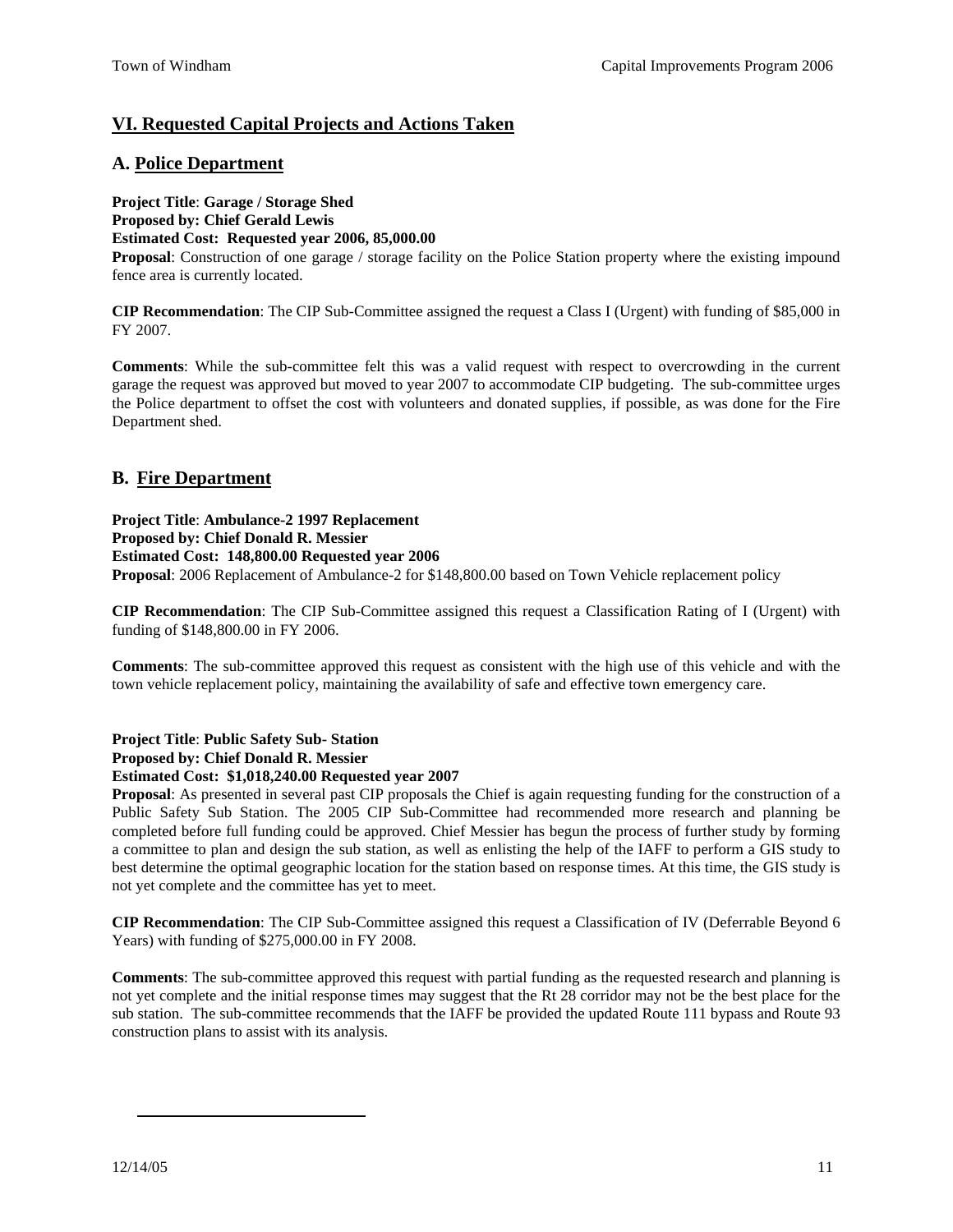## **B. Fire Department - continued**

### **Project Title**: **Engine-3 Replacement**

### **Proposed by: Chief Donald R. Messier**

#### **Estimated Cost: \$550,000.00 Requested year 2007**

**Proposal**: The current Engine-3 is a 1992 model. The replacement schedule adopted by the department for an engine is 18-20 years, in order to minimize major maintenance costs and subsequent down time on the older equipment. The estimated cost and the requested year of funding have remained unchanged from last year's CIP request.

**CIP Recommendation**: The CIP Sub-Committee assigned the request a Class III, desirable within 4-6 years to improve service, with funding of \$550,000 in FY 2011-12.

**Comments**: The CIP Sub-Committee recommends that the funding for Engine-3 be spread over two years, because of the high cost and its potential impact to other town capital projects' funding if it is allocated in one year. The sub-committee also recommends that the funding schedule conform to the department's 20-year replacement cycle, instead of the 15-year replacement being proposed by the chief. Twenty years for the 1992 model places the purchase in 2012.

#### **Project Title**: **Ambulance-1 Replacement Proposed by: Fire Chief, Donald Messier Estimated Cost: \$157,500 in Year 2010**

**Proposal**: The current Ambulance-1 is a 2002 model. The replacement schedule adopted by the department for an ambulance is six years, in order to minimize major maintenance costs and subsequent down time on the older equipment. This request allows the department to stay on course for scheduled apparatus replacement. The estimated cost has remained unchanged from the 2005 request.

**CIP Recommendation**: The CIP Sub-Committee assigned the request a Class III, desirable within 4-6 years to improve quality and level of community service, with funding in FY 2008, at the six-year replacement schedule.

**Project Title**: **Ladder-1 Replacement** 

## **Proposed by: Fire Chief, Donald Messier**

**Estimated Cost: \$525,000 in Year 2009**

**Proposal**: The department requested replacement of the donated 1981 ladder truck in 2009. Estimated cost remains the same as last year's CIP request.

**CIP Recommendation**: The CIP Sub-Committee assigned the request a Class IV (Deferrable Beyond 6 Years). Funding for this request does not appear in the 2006-2013 Appropriations Chart.

**Comments**: The sub-committee felt that the current ladder truck gets little use each year and that it is in fine working condition for that frequency of use.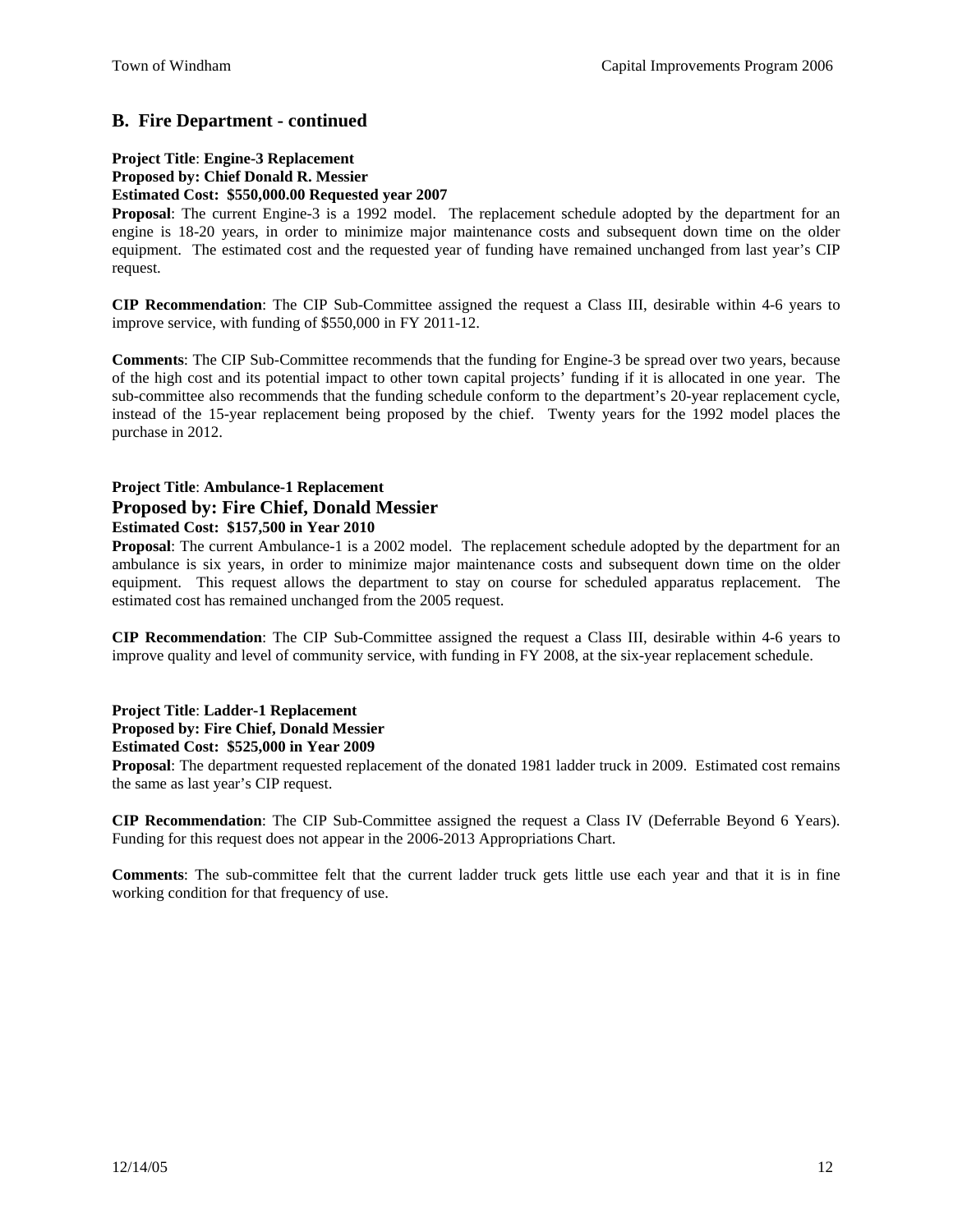## **B. Fire Department – continued**

### **Project Title**: **Engine-2 Replacement**

**Proposed by: Fire Chief, Donald Messier** 

**Estimated Cost: \$581,700 in Year 2011** 

**Proposal**: The current Engine-2 is a 1994 model. The replacement schedule adopted by the department for an engine is 18-20 years, in order to minimize major maintenance costs and subsequent down time on the older equipment. The requested cost has remained unchanged from last year's CIP request.

**CIP Recommendation**: The CIP Sub-Committee assigned the request a Class IV, Deferrable until after the 6-year period, and funding appears in the year 2014.

**Comments**: The CIP Sub-Committee recommends adherence to the 20-year engine replacement schedule. For this 1994 model, that would mean a replacement purchase by 2014.

**Project Title**: **Ambulance-2 2006 Replacement Proposed by: Chief Donald R. Messier Estimated Cost: 209,377.00 Requested year 2012 Proposal**: 2012 Replacement of Ambulance-2 for \$209,377 based on Town Vehicle replacement policy

**CIP Recommendation**: The CIP Sub-Committee assigned this request a Classification of IV, Deferrable until after the 6-year period, with funding of \$209,377 in FY 2012.

**Comments**: The sub-committee approved this request as consistent with the high use of this vehicle and with the town vehicle replacement policy, maintaining the availability of safe and effective town emergency care. The increased cost of \$60,577 is due to estimated inflation over six years, based on the current replacement cost.

## **C. Board of Selectmen**

#### **Project Title: Lowell Road Bike Lanes Proposed by: Dave Sullivan, Town Administrator Estimated Cost: \$127,000**

**Proposal**: The Town has been working with the State Department of Transportation on a joint Transportation Enhancement Project to construct bike paths along a 2.1-mile segment of Lowell Road between the Route 111 intersection and the Golden Brook School. The cost of the project, estimated to be \$715,000, will be shared between the State and Town on an 80%/20% basis split respectively.

The Town's share of the engineering phase of the project, \$23,000, was approved at the 2003 Town Meeting. The State has begun the engineering phase, held one public meeting and anticipates further public hearings for the results of the study in late 2004 or early spring 2005. With the first phase for engineering study approved, the CIP has included the future expenditure of approximately \$30,000 in the year 2006 and \$92,000 in 2007. The matching funds represent 80% to the town's 20% funds. The \$5,000 costs in 2005 will be the Town's share of the Right of Way expenditures anticipated during 2005.

**CIP Recommendation**: The CIP Sub-Committee gave a Class II (Necessary. Needed within 3 years to maintain basic level and quality community services) to this proposal. Based on the schedule for engineering studies a, public hearings, presentations and allocation of State Funding being delayed, it is anticipated the project, if approved, would be complete in the 2007 time frame and has allocated Windham's share of \$127,000 in 2006 and 2007.

**Comments**: The sub-committee needs to stay current on the State and Federal allocation of funds as changing priorities at the State level have delayed many state sponsored projects.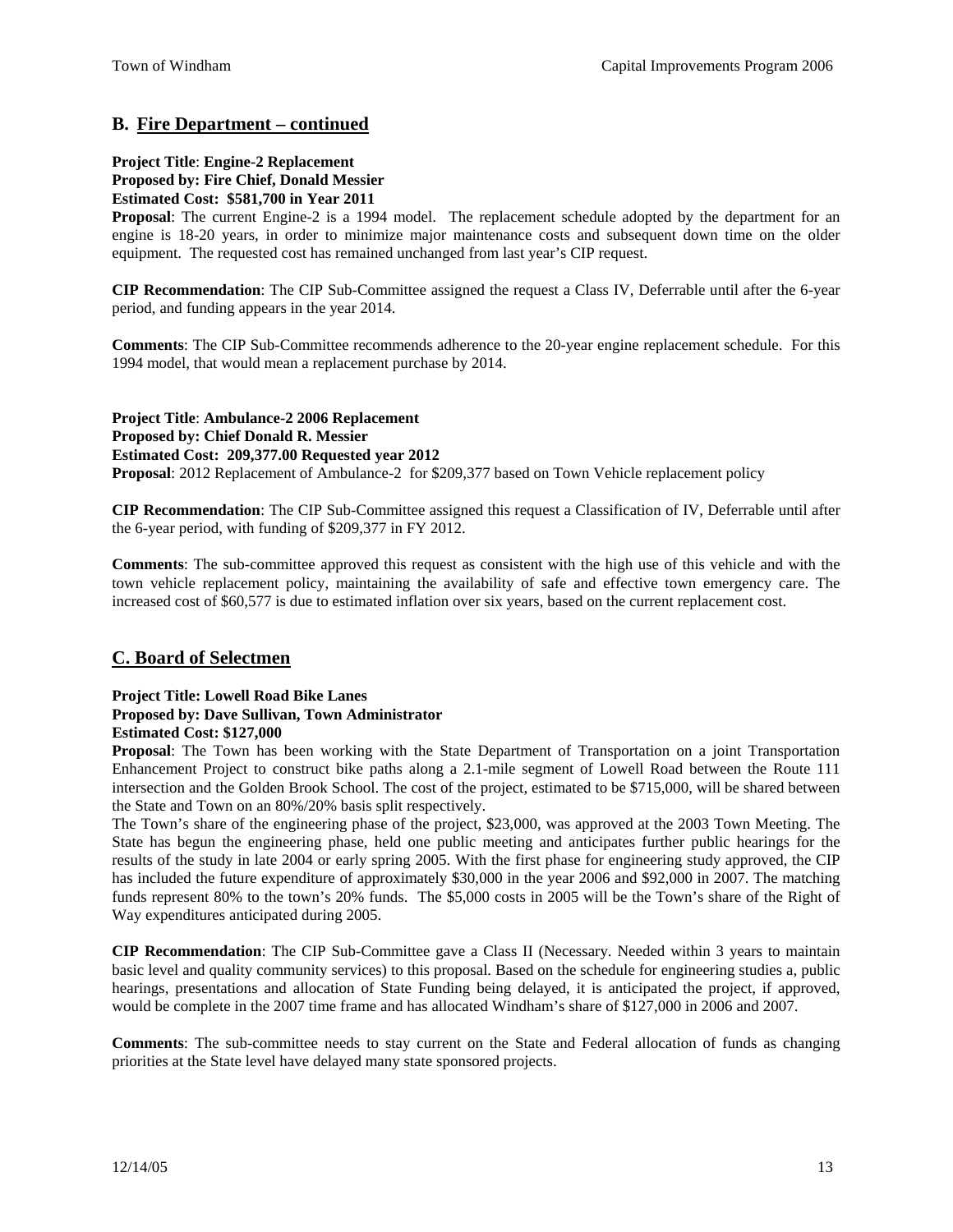## **C. Board of Selectmen - continued**

#### **Project Title: Castle Hill Road Bridge Proposed by: Dave Sullivan, Town Administrator Estimated Cost: \$157,990 in Year 2006**

**Proposal**: The Castle Hill Road Bridge, located on the Windham/Pelham town lines and jointly owned by both communities has been "red listed" by the state meaning it is deficient in one or more of the following categories: width, approach, weight limits, structural integrity or overall condition. In 2002, a contract was awarded to an engineering consultant, SEA, to determine the extent of repairs required to the bridge. Discussions between Windham and Pelham have presented options for dealing with the deficiencies in the bridge up to the full reconstruction of the bridge to a width of 24-feet from its current 16-feet. The consultant's preferred alternative recommended is a pre-cast concrete voided deck slab structure with cast in place stub abutments and wingwalls. Both Pelham and Windham will split the cost of the repairs and the State DOT has indicated that the project is eligible for State Bridge Aid, which will reimburse the towns 80% of the project costs. In March of 2004, Pelham Selectmen decided to not place this expenditure on their Town warrant, jeopardizing the joint project. The State has allowed an additional year fir the joint town approval. In 2003, Windham approved the expenditure of \$75,000 as our share of the final engineering design costs. Assuming funding and completion of the final engineering plans in 2006, we are currently estimating that the construction and bid phases will cost \$394,983. Based on this project being realigned under the State's Bridge Aid Program for FY2007 approval, where 80% of the final costs are reimbursed to the Towns, we are estimating Windham's final share of the construction costs to be \$39,498. This figure assumes a total construction and bid phase costs of \$394,983; 80% reimbursement from State of \$315,986; leaving approximately \$78,997 to be split between Windham and Pelham. Given that the bridge aid is a reimbursement program, we will be responsible for \$197,491 of the total construction ad bid phase costs and would then seek reimbursement from the State. From our \$75,000 approved funding from 2004, we anticipate having a funding balance of \$37,000 to be available towards our share of the construction and bid costs, and therefore require an allocation of \$157,990 for 2006. We have received reimbursement of \$12,000 from the State towards our engineering study in 2004.

**CIP Recommendation**: The sub-committee assigned a Class II (Necessary. Needed within 3 years to maintain basic level and quality community services). With the completion of the SEA study, an alternative and associated costs have been provided. The 80% construction reimbursement cost is not projected to be available in 2005. The sub-committee recommends splitting the costs between the years 2004 and 2005 to offset the costs encumbered by the Town and phase more closely with the anticipated State reimbursement.

#### **Project Title: Bartley House Phase II Proposed by: Dave Sullivan, Town Administrator Estimated Cost: \$50,000 in Year 2009**

**Proposal**: The Board of Selectman has requested \$50,000 to be used towards the repairs and renovation of the Bartley House. In 2002, Phase I began with repairs to the foundation and finishing the first floor for office space use by the Town administrator and staff. In July 2003, the Administrative offices moved from the Town Hall to the newly renovated first floor of the Bartley House. In March of 2004, the Town rejected the article for \$50,000 for improvements to the Bartley House. In light of this, the Board of Selectmen has decided to delay further renovations until the year 2009. Phase II includes replacing the windows, removal of the vinyl siding and repair of the clapboard and finishing the second floor for office space.

**CIP Recommendation**: The CIP Sub-Committee gave a Class III (desirable in 4-6 years to improve quality and level of service) to this project acknowledging that funding the project would assist the town in maintaining its quality and level of service to its citizens and mitigate the need for a new Town Hall complex. The CIP Sub-Committee agreed with the requested allocation amounts and proposed schedule.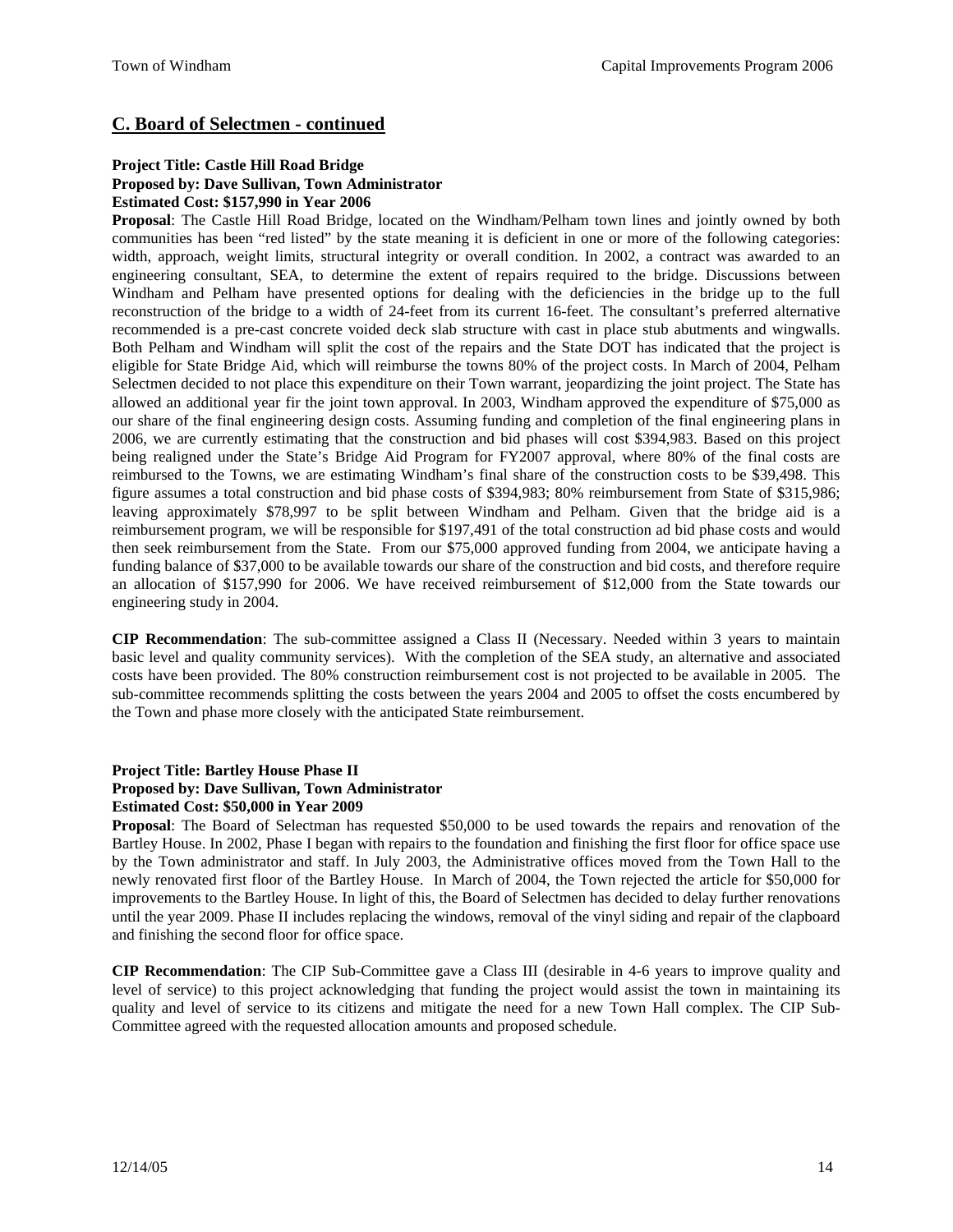## **C. Board of Selectmen - continued**

## **Project Title: Amphitheater**

## **Proposed by: Dave Sullivan, Town Administrator**

#### **Estimated Cost: \$100,000 in Year 2010**

**Proposal**: The original proposal for the Fellows property included building a library, police station, fire station, possible elderly housing and an amphitheater. This amphitheater will be built behind the library and will include site work to slope the property to a Clamshell type of amphitheater. This will provide a venue for the community band, outdoor plays and other community functions. Funding in the amount of \$100,000 was requested in 2010.

**CIP Recommendation**: The CIP ranked this proposal a Class IV (4.57) (deferrable until after the 6-year plan period) and did not place funding on the CIP FY 2006-2013 Appropriation Chart. More detailed plans and costing are needed.

**Comments**: The sub-committee believes this type of proposition lends itself to donation funding and suggests the Town begin a fund raising program to support this undertaking.

## **D. Highway Agent**

#### **Project Title: Roads Proposed by: Jack McCartney, Highway Agent Dave Sullivan, Town Administrator Estimated Cost: \$2,690,000 Years 2006-2013**

**Proposal**: The highway agent again submitted a prioritized plan for complete and partial reconstruction of Windham roads in greatest need of repair. A major component of the plan includes developer contributions to the roads. The proposal acknowledges highway block grants to supplement CIP allocations. Roads listed in the plan include Marblehead Road complete reconstruction of approximately 2,000 feet between Fletcher's Corner and Woodbury Road, East Nashua Road, Beacon Hill Road, Fordway Extension, Sylvestri Road, Hayes Hart Road, Wildwood Road, Robin Hood Road, Birchwood Road, Rolling Ridge Road, Pine Hill Road and West Shore Road. The plans for 2006 are for Marblehead Road and East Nashua Road if funds are available.

**CIP Recommendation**: The sub-committee assigned a Class I (Urgent – cannot be delayed, needed immediately for health and safety needs) to this project, recognizing that maintaining town roads is directly tied to citizen safety. The Highway Agent built a 3% inflationary cost in the proposal. The sub-committee reduced the request to \$2,655,000 with \$290,000 in 2006, \$325,000 in 2007, \$330,000 for years 2008 – 2009, \$340,000 for years 2010 – 2011, and \$350,000 for years 2012 – 2013.

**Comments**: The sub-committee encourages the Highway Agent to maintain and update the submitted plan yearly to ensure sufficient CIP funding is made available as needed. The sub-committee also recommends that the town continue its past practice of working with developers to improve the existing road network and to better serve new roads that are laid. It is recommended that the bidding process begin earlier in the year, in order that roadwork is completed in its scheduled year, before bad weather halts the process.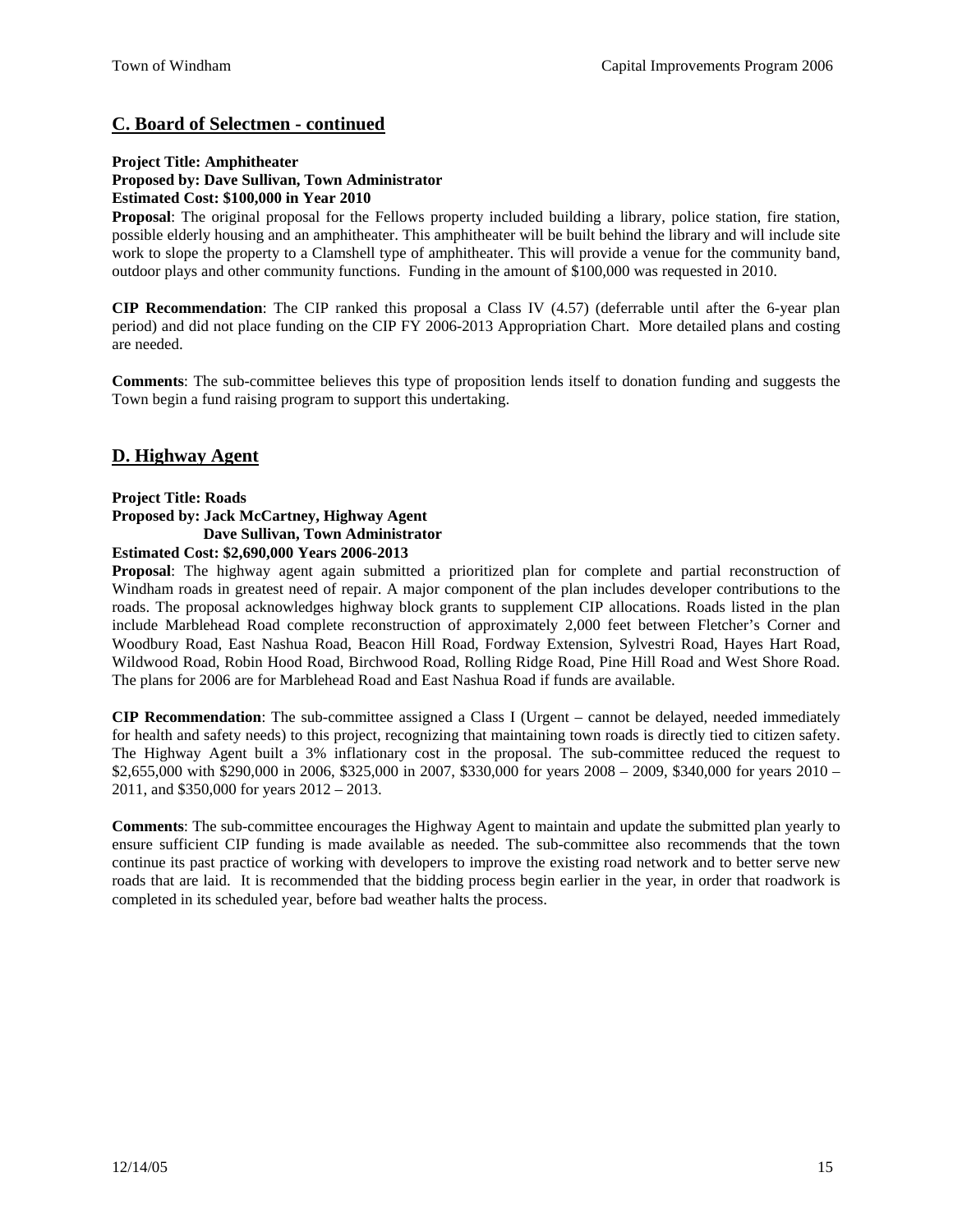## **D. Highway Agent - continued**

#### **Project Title: Replacement Vehicle for 5-Ton Dump Truck Proposed by: Jack McCartney, Highway Agent Dave Sullivan, Town Administrator**

#### **Estimated Cost: \$96,000 in Year 2006**

**Proposal**: Funding for 5-Ton Dump Truck as a replacement vehicle was requested for 2006. This truck would be used primarily during the winter months for plowing and sanding. During warm weather it would haul sand and gravel products, as well as working with sub-contractors on road sweeping, roadside cleanup, ditch work or shoulder work. This vehicle is a replacement for the 5-Ton dump truck purchased in 2001.

**CIP Recommendation**: The sub-committee assigned a Class V (Premature - needs more research, planning and coordination) to this request. In the past, the Town has purchased vehicles through the State surplus program. The CIP Sub-Committee recommends that the Town pursue a used surplus vehicle and include these costs in the operating budget of the Highway Agent. Therefore, funding for this request does not appear in the 2006-2013 Appropriations Chart.

**Comments**: The sub-committee also suggests coordination among the Transfer Station, Highway Agent, and Town Maintenance Department for vehicles that could have shared uses.

## **Project Title: 1-Ton Dump Truck Proposed by: Jack McCartney, Highway Agent Dave Sullivan, Town Administrator**

#### **Estimated Cost: \$54,000 in Year 2007**

**Proposal**: The Highway Department has requested such a vehicle for several years without success. Through this year's operating budget we were able to purchase a used 1999 truck. It presently has 70,000 plus miles on it, and will most likely exceed 100,000 miles by 2007. Our present maintenance policy calls for replacement of the vi8ehicle between six and eight years, depending on severity of use. This vehicle is a front line vehicle seeing use throughout the year. Presently, it is seeing service for cold patch repair, shoulder and basin repairs, site work, brushwork and will soon be doing winter plowing and sanding duties.

We have already done several repairs to this vehicle for inspection and safety reasons, and also to try to ensure reliability for the coming winter season. Although we feel it should provide an additional couple of years of service without major repair expenses, beyond this would be pushing the limits. This would also leave little or no value towards trade-in, or useful life for another department's possible continued used.

**CIP Recommendation**: The sub-committee did not assign a Class to this request. In the past, the Town has purchased vehicles through the State surplus program. The CIP Sub-Committee recommends that the Town pursue a used surplus vehicle and include these costs in the operating budget of the Highway Agent. Therefore, funding for this request does not appear in the 2006-2013 Appropriations Chart.

**Comments**: The sub-committee also suggests coordination among the Transfer Station, Highway Agent, and Town Maintenance Department for vehicles that could have shared uses.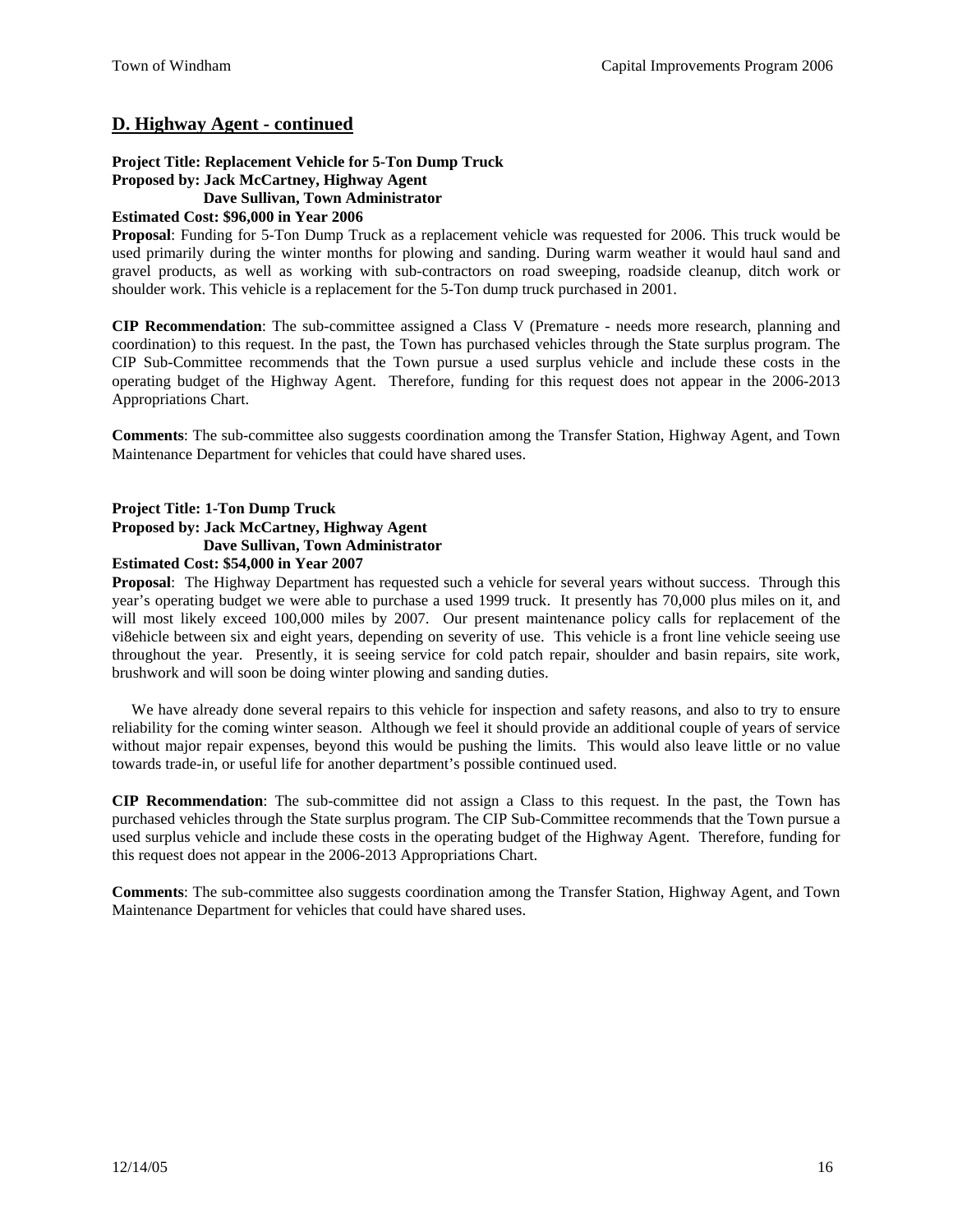## **D. Highway Agent – continued**

#### **Project Title: One-Ton Pickup Proposed by: Jack McCartney, Highway Agent Dave Sullivan, Town Administrator Estimated Cost: \$54,000 in Year 2008**

#### **Proposal**: The Highway Department present pick-up is going on six years old, has over 70,000 miles on it, and has served us well thus far. For its next annual safety inspection we have already been informed it will need new brakes. Prior to winter it will also need new tires. Both of these items will be third time replacements. Other issues are present, but do not present safety problems. This vehicle also comes under a six to eight year replacement schedule, will also be over 100,000 miles at eight years, and will have dome more than it was designed to do as a pick-up truck.

Because we now have a one-ton dump truck, we may be able to downsize this truck, but would lose options as to its usefulness and versatility by doing so without realizing significant cost savings.

**CIP Recommendation**: The sub-committee did not assign a Class to this request. In the past, the Town has purchased vehicles through the State surplus program. The CIP Sub-Committee recommends that the Town pursue a used surplus vehicle and include these costs in the operating budget of the Highway Agent. Therefore, funding for this request does not appear in the 2006-2013 Appropriations Chart.

**Comments**: The sub-committee also suggests coordination among the Transfer Station, Highway Agent, and Town Maintenance Department for vehicles that could have shared uses.

### **Project Title: Rubber Track Excavator**

**Proposed by: Jack McCartney, Highway Agent** 

#### **Dave Sullivan, Town Administrator**

#### **Estimated Cost: \$80,000 in Year 2009**

**Proposal**: The Highway Department has requested a Small Rubber Track Excavator. This machine is similar to our past requests, but on a much smaller scale, a less expensive initial cost and can be easily moved around with our present trucks. It will also do about seventy-five percent of what the larger one would do and be more maneuverable in tight work areas. It would primarily be used to do catch basin repairs, shoulder work, swale work, cleaning inlets and outlets for culvert pipe, some detention pond work where accessible, and other uses a smaller machine would be capable of. These smaller machines have many uses, can be easily towed by a one-ton or fiveton truck, and are available with several attachments to make them very versatile. Among these items are "pizza cutters" for cutting pavement, trenching buckets, grading buckets, a thumb fro lifting pipes or logs, brush cutters etc.

With the already existing roadside swales, treatment swales, detention ponds and the continued installation of the above, this will be a valuable and well-used piece of equipment.

**CIP Recommendation**: The sub-committee assigned a Class V (Premature - needs more research, planning and coordination) to this request. Based on the need to greatly increase the staffing in the Road Department, the need to provide an equipment shelter for the aforementioned equipment, and the current ability to contract these services, the CIP gave this proposal a Class V and it does not appear on the CIP FY 2006-2013 Appropriation Chart.

**Comments**: Additional justification for cost savings needs to be provided based on the limited need for this equipment and the successful implementation of subcontracting these services.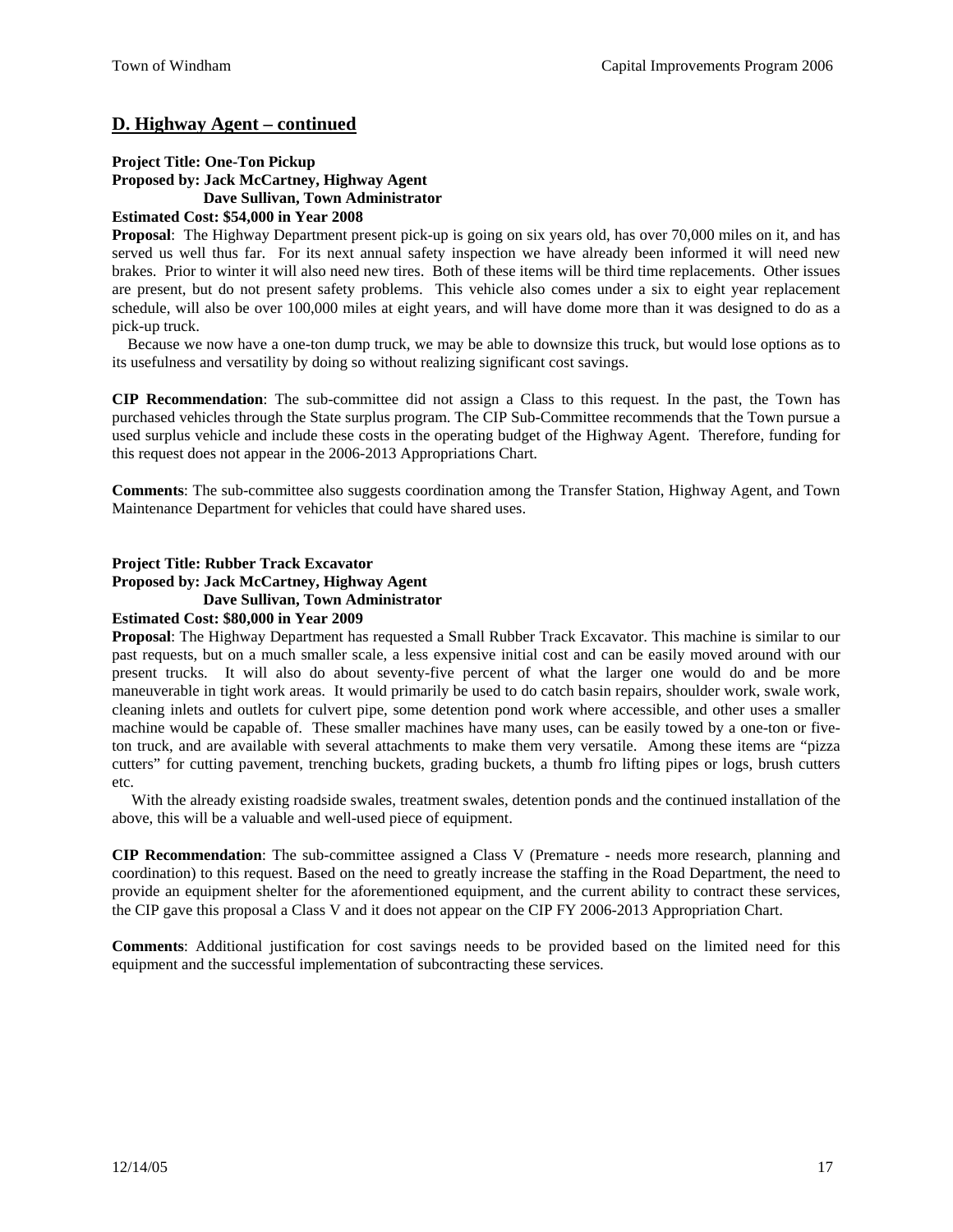## **D. Highway Agent – continued**

## **Project Title: Replacement Vehicle for 5-Ton Dump Truck Proposed by: Jack McCartney, Highway Agent**

#### **Dave Sullivan, Town Administrator**

### **Estimated Cost: \$105,000 in 2010**

**Proposal**: This truck would be used primarily during the winter months for plowing and sanding. During warm weather it would haul sand and gravel products, as well as working with sub-contractors on road sweeping, roadside cleanup, ditch work or shoulder work. This vehicle is a replacement for the 5-Ton dump truck purchased through State surplus in 2003. The request is for \$105,000 in 2010.

**CIP Recommendation**: The sub-committee assigned a Class V (Premature - needs more research, planning and coordination) to this project. The CIP sub-committee supports the process of purchasing this equipment through the State surplus program and including funding through the Highway operating budget.

**Comments**: The sub-committee also suggests coordination among the Transfer Station, Highway Agent, and Town Maintenance Department for vehicles that could have shared uses.

## **Project Title: Front End Loader Proposed by: Jack McCartney, Highway Agent Dave Sullivan, Town Administrator**

#### **Estimated Cost: \$75,000 in Year 2011**

**Proposal**: This will be a planned replacement adhering to policy guidelines as adopted. The loader will most likely have both the age and hours of the policy, and mote likely be rusted out versus worn out due to its heavy uses in winter months. We recently purchased a harness for the purpose of adapting a snowplow to the loader, as will as a pair of hydraulic forks making the unit a more versatile piece of equipment. These purchases were done though a trade agreement, and at no cost to the taxpayers.

**CIP Recommendation**: The sub-committee assigned a Class III (Desirable, needed within 4 – 6 years to improve quality and level of service.) to this request. The CIP Sub-Committee supports replacement programs for Town equipment and funding appears in FY2011.

**Project Title: Salt Shed Proposed by: Jack McCartney, Highway Agent Dave Sullivan, Town Administrator Estimated Cost: \$255,000 In Year 2007**

**Proposal**: As new State and Federal requirements are implemented, a Town salt shed may soon be a requirement. Like installations have been found to exist with costs of approximately \$85 per square foot. It is anticipated the facility can be located on Town owned land, removing the costs for land acquisition. A committee to review what should be built and where is in the process of being formed.

**CIP Recommendation**: The sub-committee assigned a Class II (Necessary within 1-3 years to maintain basic level and quality of community services) to this request. Existing Town owned land (for example land behind the fire station or on Route 111/28) could be used to reduce the costs of this proposal. Within the purview of the Storm Water Management program, the CIP Sub-Committee feels there needs to be further study by the committee to determine the location, use and size of the facility. The sub-committee suggested a reserve fund be established beginning in FY 2005 with \$85,000, which was approved by the voters in March of 2005, followed by \$85,000 in FY 2006 and \$80,000 in FY 2007 with 2006 being the second year of funding.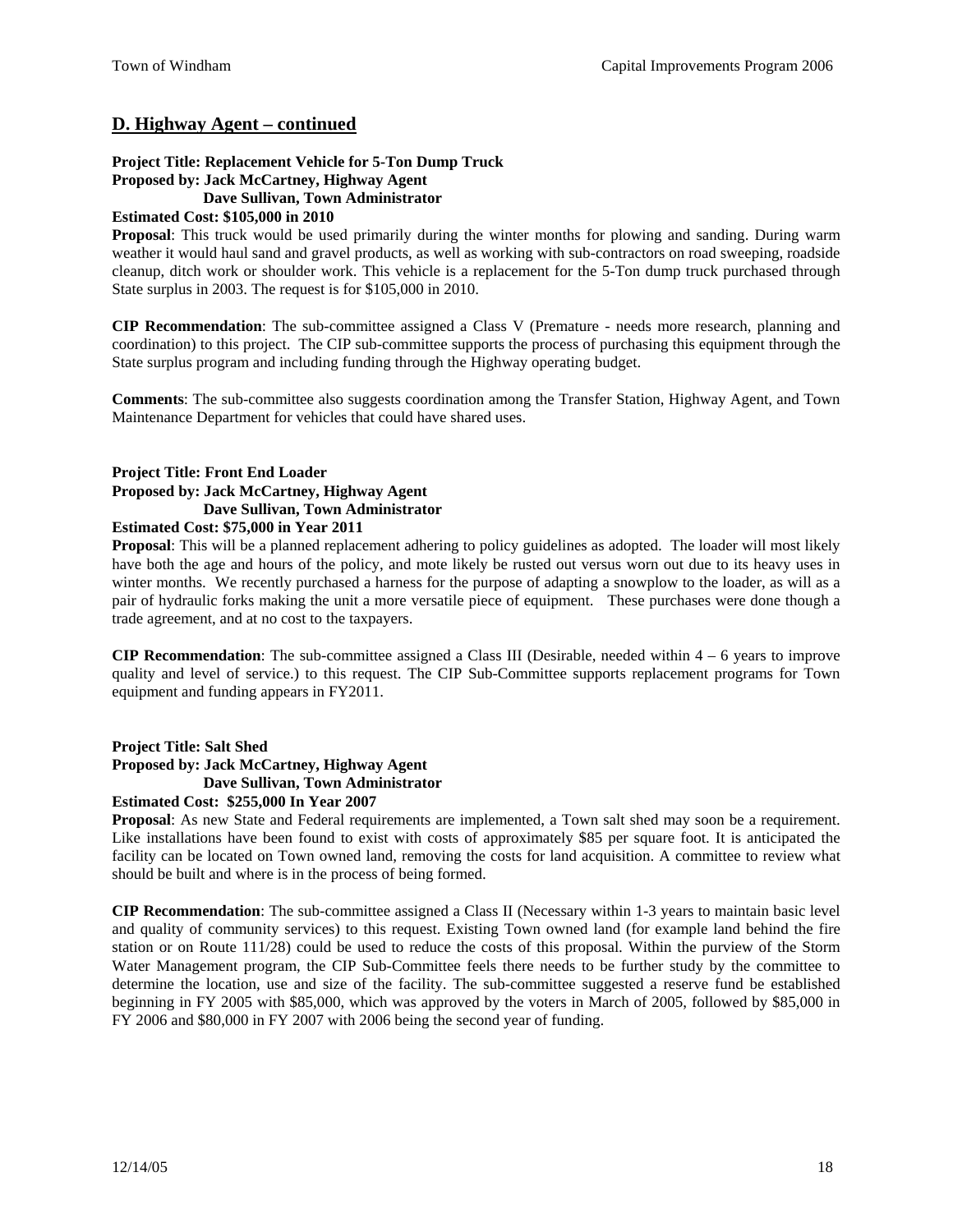## **D. Highway Agent – continued**

**Comments**: The sub-committee encourages the Highway Agent to monitor the Storm Water Management requirements and provide more detailed information regarding the location of the site, the size of the building required, the number of bays required, and the staffing levels required to maintain the operation of this size.

## **Project Title: Site Work for Salt Shed Proposed by: Jack McCartney, Highway Agent Dave Sullivan, Town Administrator**

**Estimated Cost: \$90,000 In Year 2006 - 2008**

**Proposal**: Requested funding to be set aside at \$30,000 per year for three years to perform site work when a site is chosen for the location of the salt shed.

**CIP Recommendation**: The sub-committee did not assign a Class to this request. The sub-committee felt that with out the selection of a site that this request should wait until a location is selected and then to determine how much can be performed in house with existing personnel and equipment.

#### **Project Title: Power Sweeper**

#### **Proposed by: Jack McCartney, Highway Agent Dave Sullivan, Town Administrator Estimated Cost: \$50,000 in 2012 and \$55,000 in 2013**

**Proposal**: This is a first time request. Presently all road and parking lot sweeping is contracted on an annual basis. So far this year \$9,000 has been spent. With the ever-increasing road and parking lot additions (parks, new school, etc) we will soon be paying out more than we can own and man our own equipment for. Also, we presently only sweep once a year, and many areas could use it more than once a year. Stormwater Pollution measures also continue to get more stringent and this vehicle would be implemented for these programs, which is why we much sweep all roads at least once a year. Today's cost for this vehicle is \$85,000-\$90,000, with a 10-12 year life span.

**CIP Recommendation**: The sub-committee assigned a Class V (Premature - needs more research, planning and coordination) to this project. Funding for this request does not appear in the 2006-2013 Appropriations Chart.

**Comments:** Based on the need to greatly increase the staffing in the Road Department, the need to provide an equipment shelter for the aforementioned equipment, and the current ability to contract these services, the CIP Sub-Committee did not support funding for this requested equipment. Additional justification for cost savings needs to be provided based on the limited need for this equipment and the successful implementation of subcontracting these services.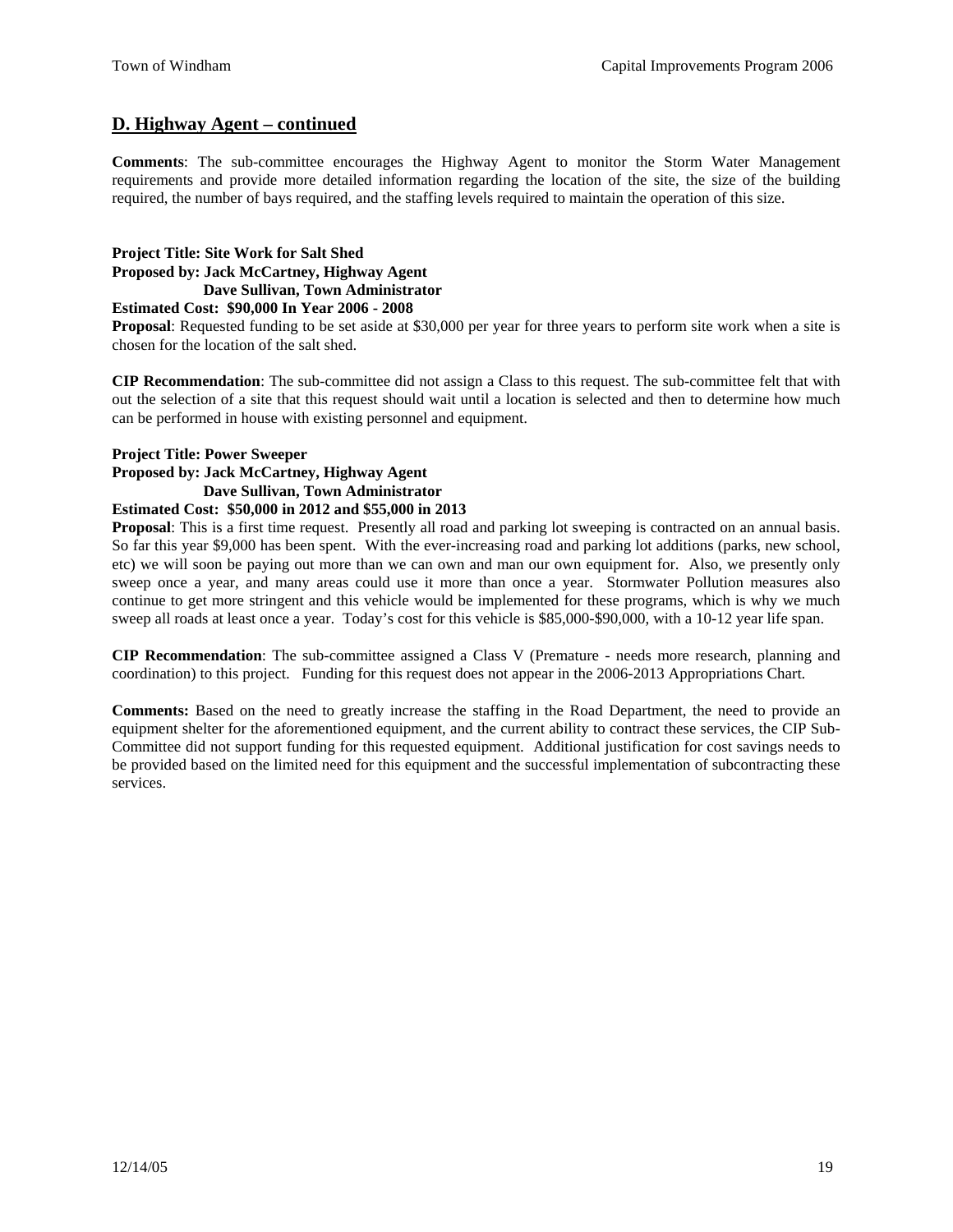## **E. Library**

#### **Project Title: Architectural Design & Management Work Proposed by: Carl Heidenblad Estimated Cost: \$250,000 for FY2007-08**

**Proposal:** The Director and Trustees of the Nesmith Library have requested funding in 2007/2008 for architectural design and management plans for a library addition to adequately meet the needs of the growing population of Windham.

**CIP Recommendation**: The subcommittee assigned a class IV (Deferrable, can be placed on hold until after the 6 year period, but supports community development goals) and funding does not appear on the CIP plan.

**Comments:** The CIP Sub-Committee feels that a needs analysis should be put on hold until the effects of the new media center at Windham High School can be fully realized. An analysis after the completion of the high school media center in 2008, and several years of operation, will more accurately define the new library spaces required to meet the needs of Windham.

#### **Project Title: Construction, Clerk of the Works, and Furnishings Proposed by: Carl Heidenblad Estimated Cost: \$2,350,000 Proposal:** This request is for construction of an 8,000 or 10,000 sq ft addition to the library in 2008-2009.

**CIP Recommendation**: The CIP subcommittee assigned a class of IV (Deferrable, can be placed on hold until after the 6 year period, but supports community development goals). Funding does not appear in the CIP FY2006-2013 Appropriation Chart.

**Comments:** The CIP subcommittee recommends that design and construction work on a library addition be put on hold until the impact of the new media center at Windham High School can be fully realized.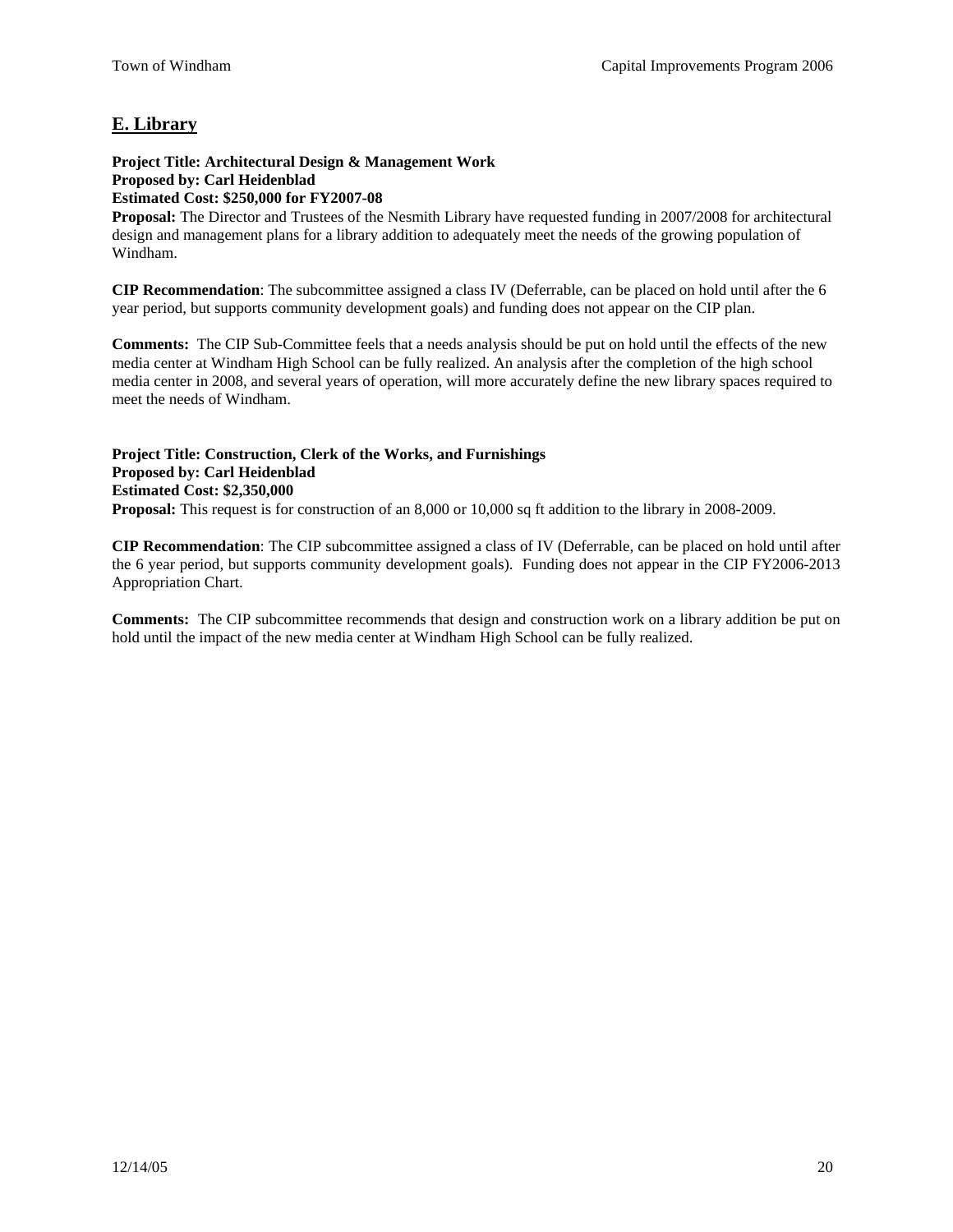## **F. Transfer Station**

#### **Project Title: Tractor/Trailer Truck Replacement Proposed by: David Poulson, Director Estimated Cost: \$130,000 in 2007**

**Proposal:** The Mack tractor/trailer truck is 15 years old and has approximately 400,000 miles. It is anticipated that our disposal loads will increase dramatically over the next 5 - 1 0 years and the reliability of a dependable truck is critical to the operation of the facility. Any serious breakdown of our current truck will cause an interruption of service and a hardship to the efficiency of the operation. Any serious overhaul or repair to the existing truck would produce a questionable economic expenditure as it relates to its age and mileage. The trade-in value or resale is another factor to the worth of the current truck. The new truck could be equipped to haul roll-off containers.

**CIP Recommendation**: The CIP Sub-Committee gave this request a Classification II (Necessary). The funding appears in FY 2007.

**Comments:** The CIP Sub-Committee agreed with the timing of this request. However, it decided that the replacement could be done for \$120,000.

### **Project Title: Rack Truck Replacement Proposed by: David Poulson, Director Estimated Cost: \$88,400 in 2007**

**Proposal:** The Chevy 1-ton rack truck is 20 years old and has approximately 60,000 miles. The truck has been an economic burden to the facility with many repairs and problems. The age suggests that it is not worth the money we are placing into its maintenance. As the growth of the facility increases, the need for a larger (10 wheeler) should be considered by the committee to haul a greater quantity of material. In addition, thistruck could be utilized by our Highway Department and Maintenance Department.

**CIP Recommendation**: The sub-committee gave this request a Classification V (Premature).

**Comments:** The CIP Sub-Committee recommends that the replacement of this vehicle be done through the State surplus vehicle sale program via the town budget, for less than the \$50,000 CIP minimum. It does not appear in the CIP FY2006-2013 plan.

## **Project Title: Disposal Trailer Replacement Proposed by: David Poulson, Director**

**Estimated Cost: \$52,000.00 each in 2006 and 2009** 

**Proposal:** The fleet of disposal trailers is in bad condition and needs service. Two walking floor trailers were replaced in 2004 & 2005 per CIP approval. The 2006 trailer to be replaced is 13 years old and the last trailer will be 10 years old when rotated in 2009. We anticipate a four-trailer fleet with longevity and resale value.

**CIP Recommendation**: The CIP Sub-Committee gave this request Classifications I & III. (Urgent and Desirable) The funding appears in years 2007 and 2011 for two of the trailers.

**Comment**: The CIP Sub-Committee supports the replacement schedule proposed by the Transfer Station manager for both trailers and placed them in the plan as close to the requested dates as funding allowed.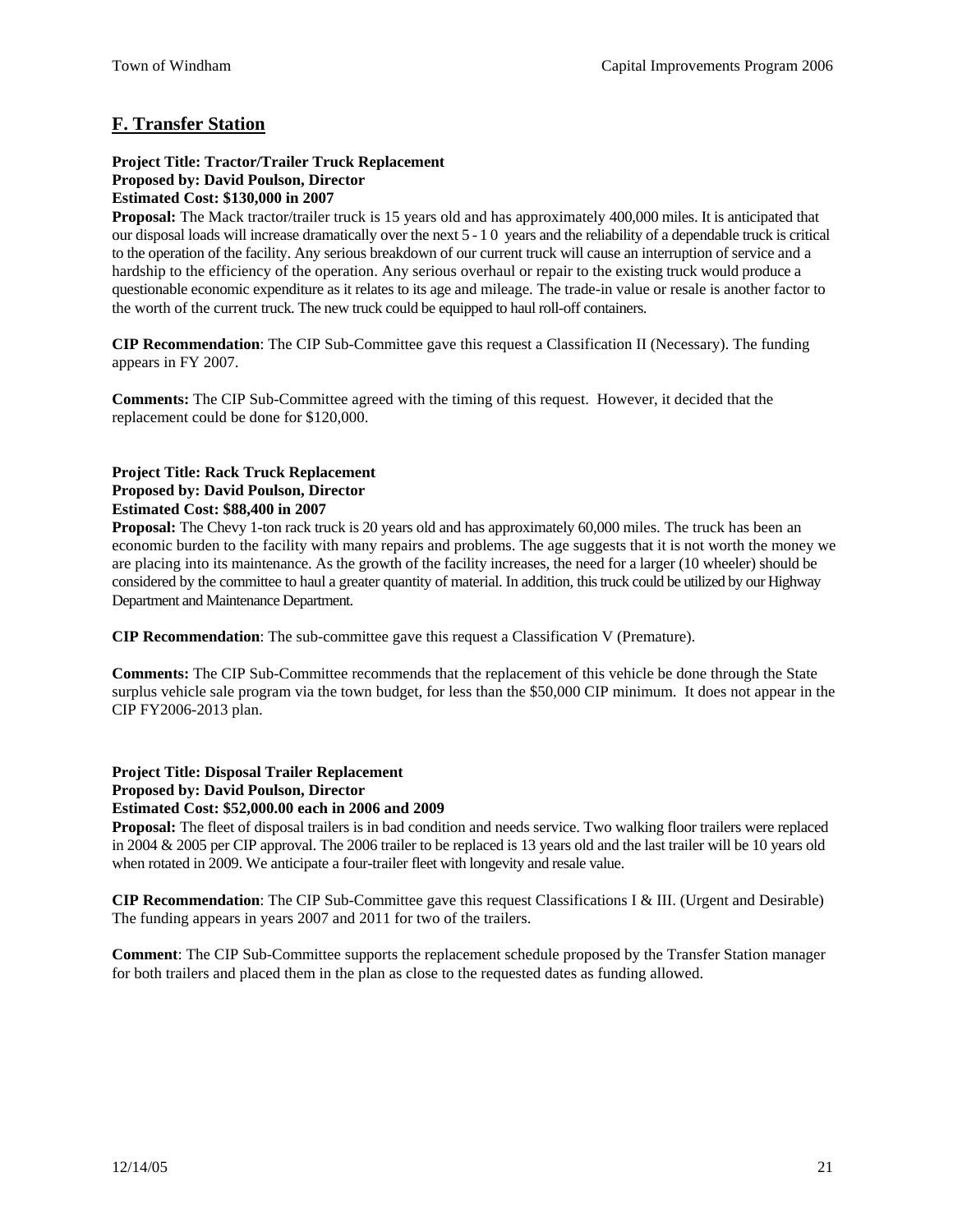## **F. Transfer Station- continued**

**Project Title: Articulating Loader Replacement Proposed by: David Poulson, Director Estimated Cost: \$85,000 in 2013** 

**Proposal:** Depending on hours, age, and wear, most equipment should have a turnover timeframe of  $5 - 8$  years. Equipment needs to reduce maintenance cost and retain a trade or resale value. A loader was purchased in 2005.

**CIP Recommendation**: The CIP Sub-Committee gave this request a Classification IV (Deferrable) The funding appears in FY 2013.

**Comment**: The CIP Sub-Committee agreed with the timing of this request by the Transfer Station manager.

#### **Project Title: Skid Steer Loader Replacement Proposed by: David Poulson, Director Estimated Cost: \$60,320.00 in 2008**

**Proposal:** The Bobcat loader is 4 years old and has 1400 operating hours. Replacement would be anticipated at the 5-year timeframe. Our plan is to replace this loader with a twin to the articulating loader to ensure backup equipment if one of those pieces is out of service. We need interchangeable equipmentthat can be diversified to have more applications.

**CIP Recommendation**: The CIP Sub-Committee gave this request a Classification III (Desirable). The funding appears in FY 2009.

**Comments**: The Transfer Station manager requested this purchase for 2008 and the CIP Sub-Committee moved the request to 2009 to fit into the CIP plan.

## **Project Title: Conveyor System Renovation Proposed by: David Poulson, Director Estimated Cost: \$104,000.00 in 2009**

**Proposal:** The conveyor system is 15 years old and has been used extensively during those years. To avoid a complete new conveyor system, a renovation of the existing system would require new belts, refinishing any metal deterioration, replace motors, etc. Some ofthis cost may be reduced during yearly upgrades and replacements, i.e., 2003 upgrade. It is necessary to avoid any interruption of service due to the failure of the conveyor.

**CIP Recommendation**: The CIP Sub-Committee gave this request a Classification III (Desirable). The funding appears in FY 2009.

**Comments:** The sub-committee agrees with the Transfer Station manager's replacement timeframe for this type of equipment.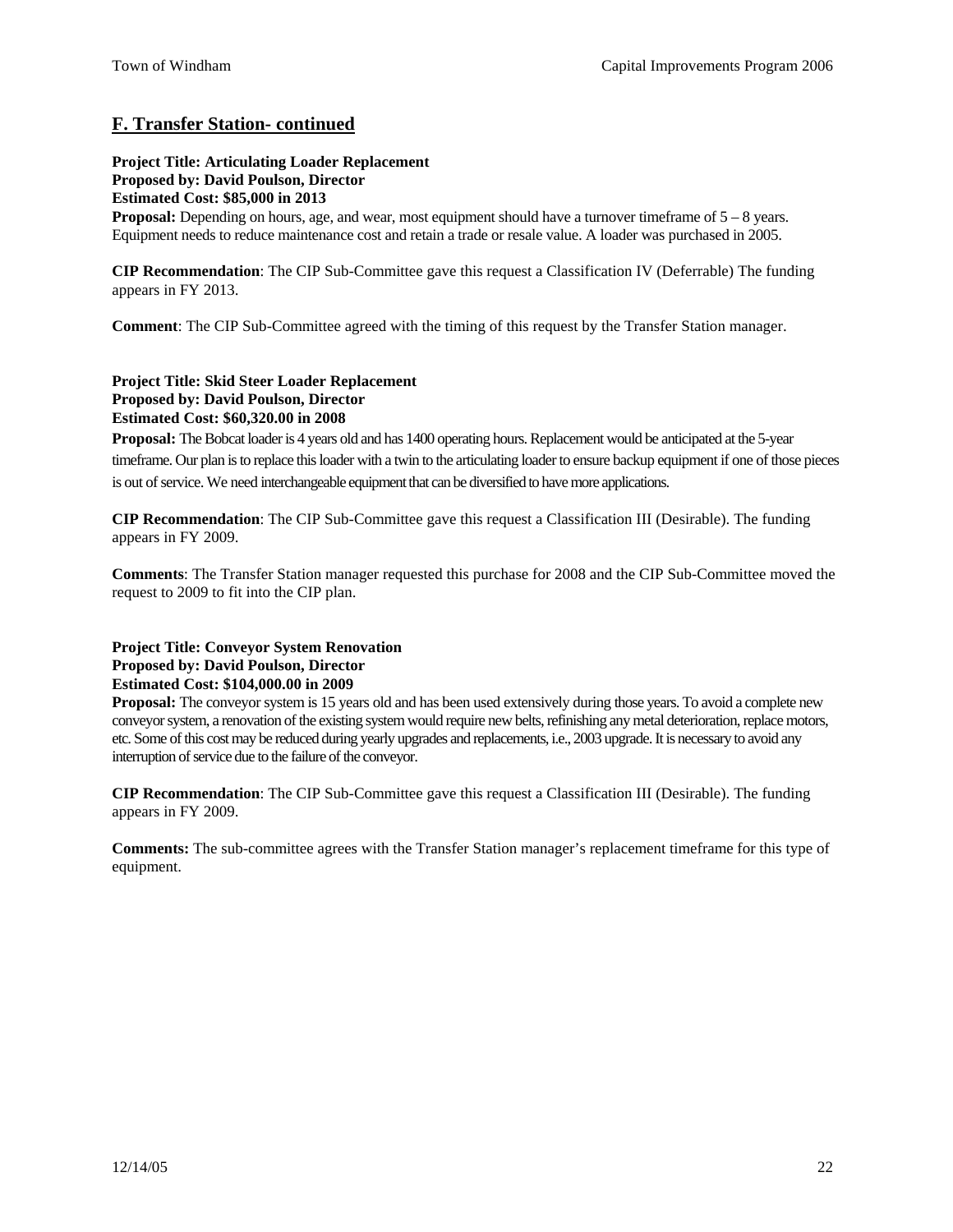## **F. Transfer Station- continued**

#### **Project Title: Baler Replacement Proposed by: David Poulson, Director Estimated Cost: \$260,000.00 in 2008**

**Proposal:** The baler unit is 15 years old and has been used extensively during those years. The existing baler had a major maintenance service performed in 2003, which extended its life. Replacement with new unit (pending no major problems with the existing unit) is thereby extended.

**CIP Recommendation**: The CIP Sub-Committee gave this request a Classification II (Necessary). The funding appears in FY 2008.

**Comments:** The sub-committee agrees with the Transfer Station manager's replacement timeframe for this type of equipment.

#### **Project Title: Fencing and Gates Cost Proposed by: David Poulson, Director Estimated Cost: \$78,000.00 in 2010**

**Proposal:** The existing site has little to no security. The State D.E.S. mandates the facilities are secured and have no potential for on-property intrusion. The project would surround the facility with fencing and both gates would be electric. Once installed, only maintenance would be required by staff or an installation company. Beyond a D.E.S. violation, the Town would be placed in a questionable position if something would happen after hours.

**CIP Recommendation**: The CIP Sub-Committee gave this request a Classification III (Desirable). The funding appears in FY 2010.

**Comments:** The subcommittee feels these costs will be included in the Transfer Station Facility Improvements program outlined below.

#### **Project Title: Facility Improvements Proposed by: David Poulson, Director Estimated Cost: \$400,000.00**

**Proposal:** As the increase in solid waste suggests, the potential of the current facility to grow is very limited and would require a design change. CMA Engineering developed the renovation project. This specific renovation would increase our overall storage for future growth. I would recommend a feasibility study be developed with the assistance of an engineering firm to ensure this specific renovation project is the right choice for the station and community.

**CIP Recommendation**: The CIP Sub-Committee gave this project a Classification III (Desirable). The funding appears in FY 2008 through 2011.

**Comments:** The Transfer Station manager did not include this request item in his current request proposal. However, the general consensus of the CIP Sub-Committee was to put aside funds on a multiple year basis to ensure that when the actual need to improve the transfer station arises funds will be available to complete the improvements without bonding the costs. The Transfer Station manager must provide a comprehensive program for the utilization of the existing site and / or expansion into the Wilson property.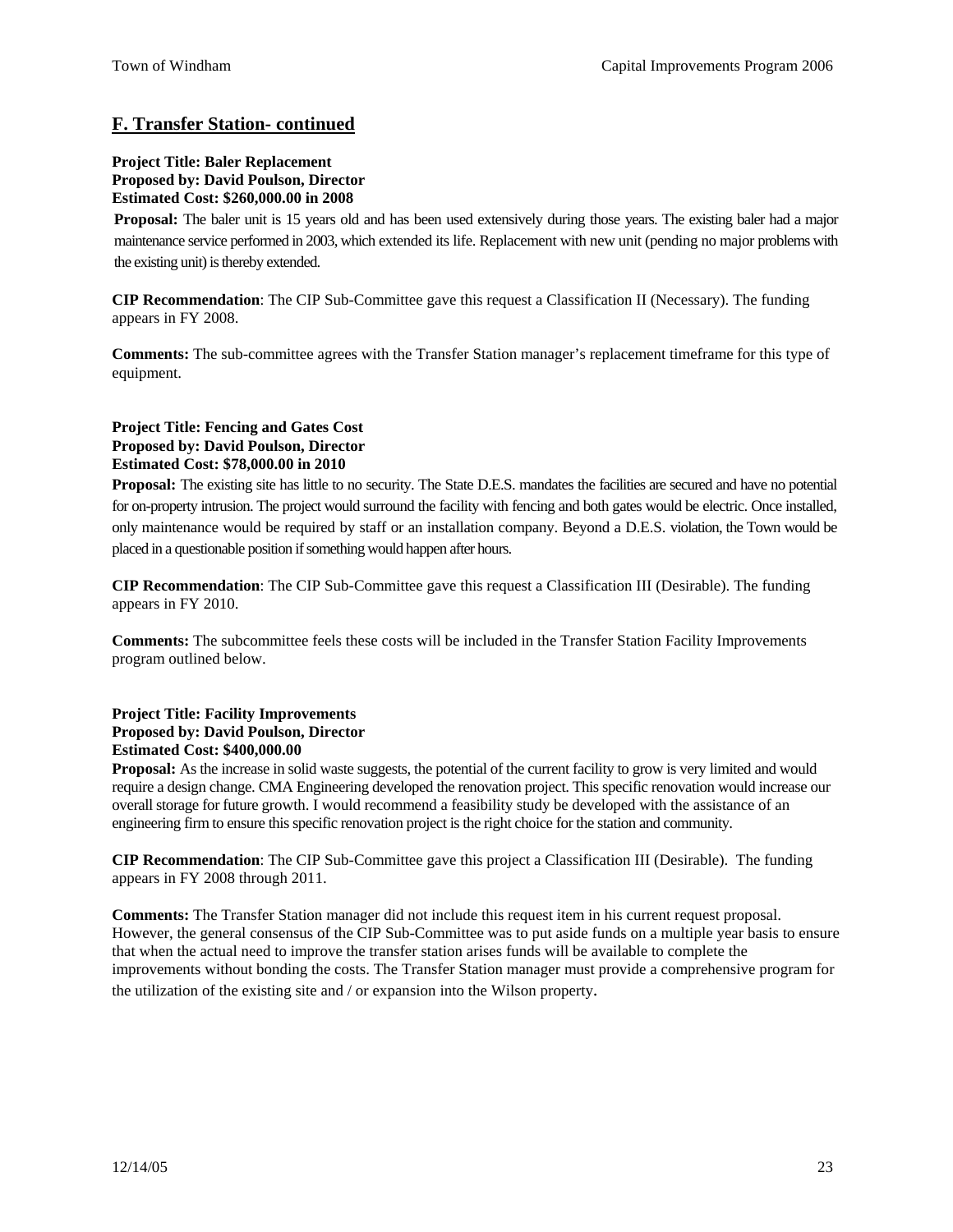## **G. Windham School District**

#### **Project Title: Driveway Repaving and Additional Parking at Windham Middle School Proposed by: Brian Gallagher, School District Business Administrator Estimated Cost: \$150,000**

**Proposal:** This request is for repaving/reconstruction of the existing road and parking areas at the Middle School. In addition, this request includes construction costs for 78 additional parking spaces behind Middle School.

**CIP Recommendation:** The CIP subcommittee assigned this request a class I (Urgent), and split funding into the years FY2006 and FY2007.

**Comments:** The CIP sub-committee recognizes the severe parking shortage at Windham Middle School by assigning class I to this request. A majority of the existing spaces are needed to accommodate staff parking, leaving few for traveling staff, daily visitors, and volunteers. The additional spaces would also help ease the parking problems which occur for special evening events, so that fewer residents would need to park downhill at Golden Brook, or along the winding access road, and make the difficult walk up to the Middle School building.

#### **Project Title: Elementary/Middle School Facility Proposed by: Brian Gallagher Estimated Cost: \$15,000,000**

**Proposal:** The School Board is requesting funding for a future elementary/middle school beginning in FY2010. Elevated enrollment projections, continued growth of the community, and the continual need to support district standards strongly indicate the need for additional facilities in the near future. The school board requests funding for a new facility in the creation of a capital reserve fund. The facility would be built on available land from the parcel recently purchased for a new high school facility.

**CIP Recommendation:** The CIP subcommittee assigned a class III to this project (Desirable, needed within 4-6 years) and begins funding in FY2008.

**Comments:** The CIP subcommittee recognizes the magnitude of a building project like this one, and has committed an increasing rate of funding leading up to the expected bonding and occupancy date of 2010. The CIP subcommittee also requests that the school board offer a more detailed analysis and accurate cost estimate of this project for next year's CIP process.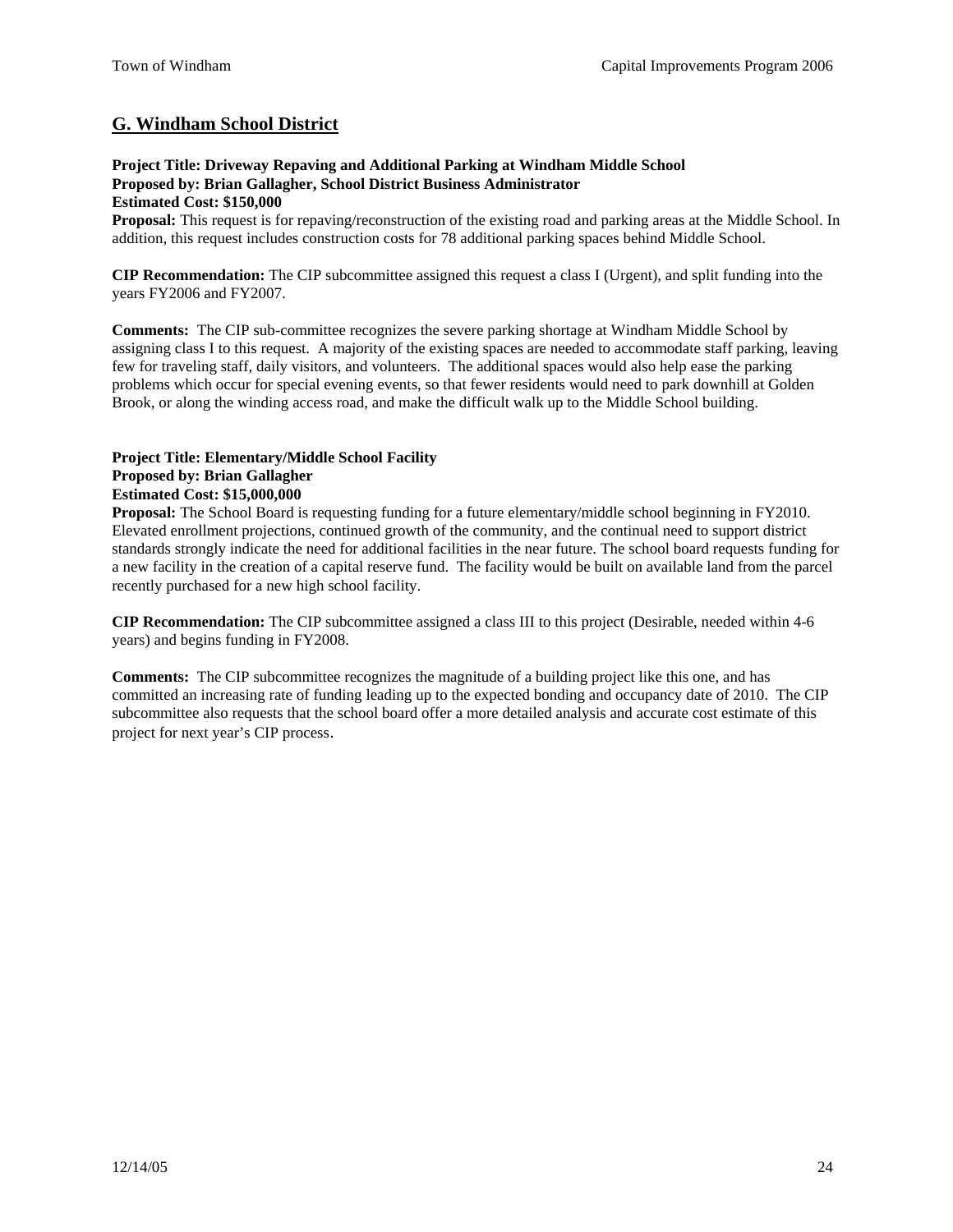## **H. Departments/Committees with No Request Projects for the FY 2006-2013 CIP:**

**Cable Advisory Department Cable TV Department Cemetery Trustees Community Stewardship Conservation Commission Emergency Management Historic District Commission Housing Authority Information Technology Department Planning & Development Department Recreation Committee Senior Center Tax Assessor Technical Advisory Board Town Clerk Treasurer**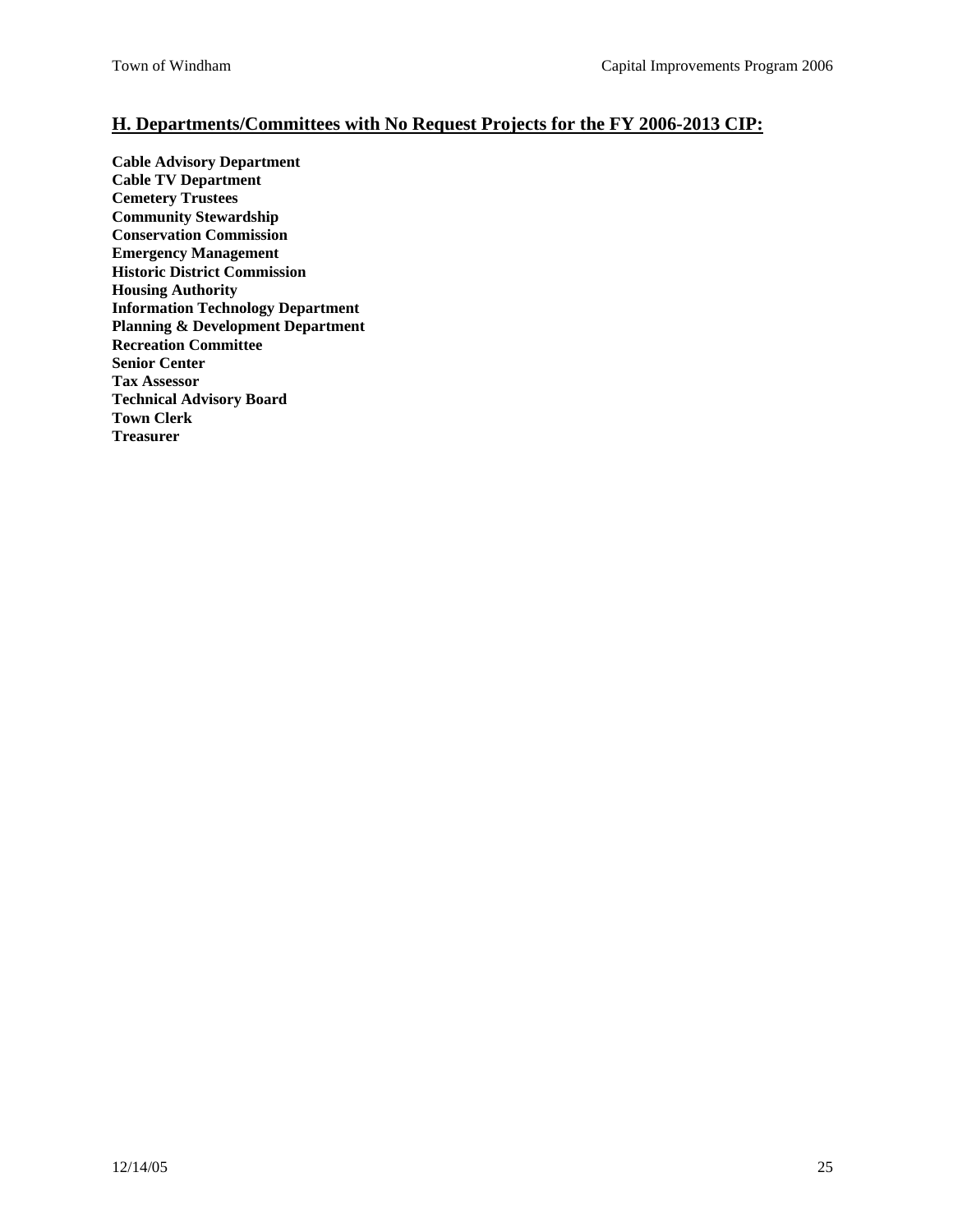## **APPENDIX A**

## **2006 CIP SUB-COMMITTEE MEMBERSHIP**

- Phil LoChiatto Chairperson (Planning Board)
- Marcia Unger Vice Chairperson (Citizen Volunteer)
- Suzanne Jortberg Secretary (Citizen Volunteer)
- Roger Hohenberger Board of Selectmen representative
- Walter Kolodziej Planning Board representative
- Jack Merchant Citizen Volunteer
- Galen Stearns School Board representative, Board of Selectmen Alternate
- Beth Valentine School Board Alternate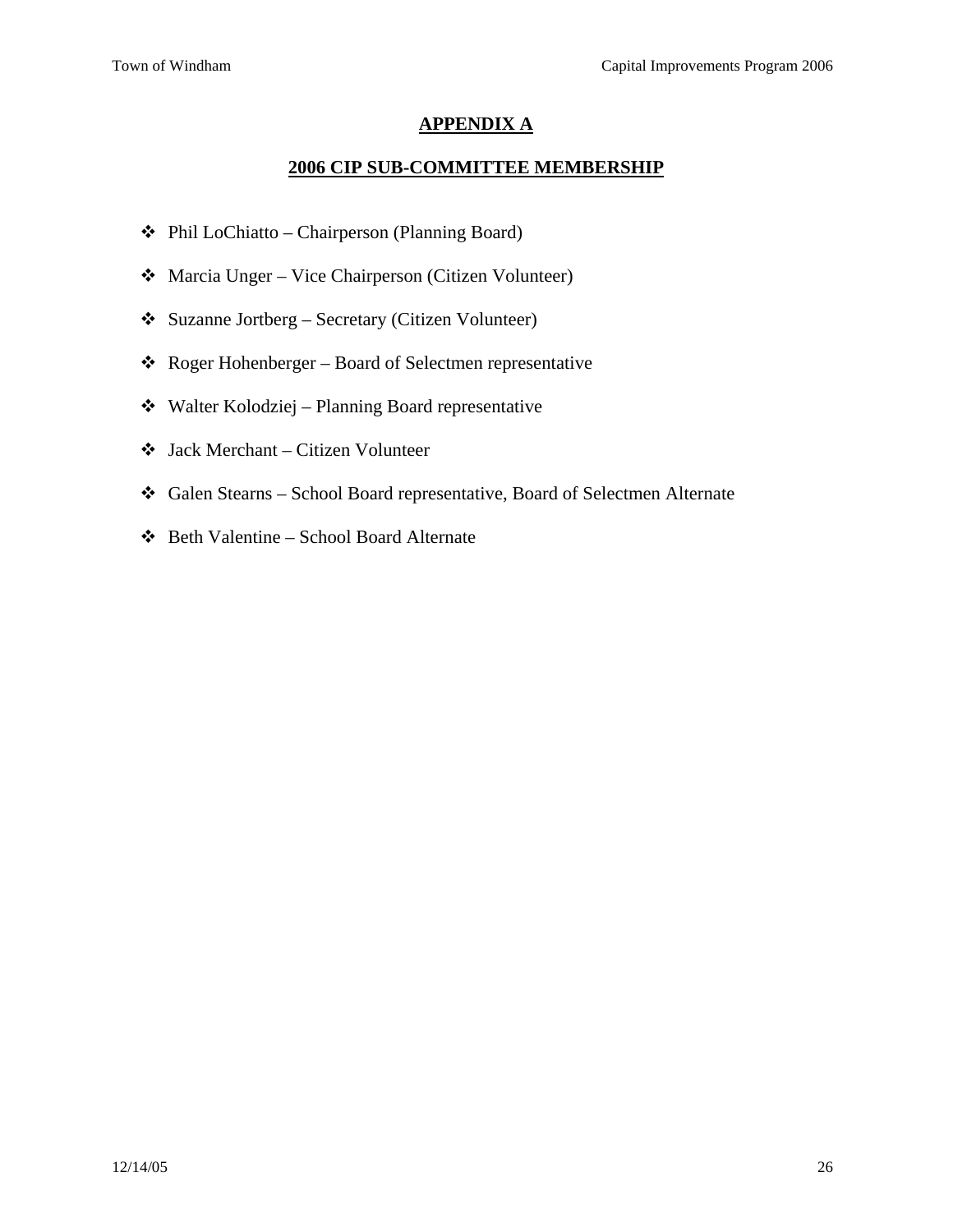## **APPENDIX B – REQUESTED PROJECTS IN CLASS ORDER**

| <b>Class</b>                  |                        |                                                                      |             | <b>Requested Requested</b>                    | <b>CIP Plan</b>        | <b>CIP Plan</b>                             | Class Std.                          |                   |
|-------------------------------|------------------------|----------------------------------------------------------------------|-------------|-----------------------------------------------|------------------------|---------------------------------------------|-------------------------------------|-------------------|
| Range                         | <b>Department</b>      | Project                                                              | Year        | Cost                                          | Year                   | Cost                                        | Avg.                                | Dev.              |
|                               | <b>Fire</b>            | Ambulance-2 Replacement                                              | 2006        | \$148,800                                     | 2006                   | \$148,800                                   | 1.00   0.00                         |                   |
| $1.00 - 1.99$                 | <b>Road Agent</b>      | <b>Roads</b>                                                         | 2006-2013   | \$2,690,000                                   | 2006-2013              | \$2,655,000                                 | 1.00                                | 0.00              |
|                               | <b>School District</b> | Driveway/parking paving                                              | 2006        | \$150,000                                     | 2006-2007              | \$150,000                                   | 1.17                                | 0.41              |
| <b>URGENT</b>                 | Police                 | Garage / Storage shed                                                | 2006        | \$85,000                                      | 2007                   | \$85,000                                    | 1.50                                | 0.55              |
|                               | <b>BOS</b>             | <b>Lowell Road Bike Paths</b>                                        | 2006        | \$150,000                                     | 2006-2007              | \$150,000                                   | 1.67                                | 0.52              |
|                               |                        | <b>Transfer Station Trailer Replacement</b>                          | 2006        | \$52,000                                      | 2007                   | \$52,000                                    | 1.83                                | $ 0.41\rangle$    |
|                               | <b>BOS</b>             | <b>Bartley House - Phase II</b>                                      | 2006        | \$50,000                                      | 2007                   | \$50,000                                    | $\begin{array}{c} \end{array}$ 2.00 | 0.00              |
| $2.00 - 2.99$                 | <b>Road Agent</b>      | <b>Salt Shed</b>                                                     | 2006-2008   |                                               | \$260,000   2006-2007  | $$170,000$   2.00                           |                                     | 0.00              |
| <b>NECESSARY</b>              | <b>Fire</b>            | <b>Ambulance-1 Replacement</b>                                       | 2008        | \$157,500                                     | 2008                   | $$157,500$ 2.00                             |                                     | 0.00              |
|                               |                        | <b>WITHIN 1-3 YEARS Transfer Station Tractor Trailer Replacement</b> | 2007        | \$130,000                                     | 2007                   | \$120,000                                   | 2.17                                | $\overline{0.41}$ |
|                               |                        | <b>Transfer Station Baler Replacement</b>                            | 2008        | \$260,000                                     | 2008                   | \$260,000                                   | 2.50                                | 0.55              |
|                               |                        | <b>Transfer Station Skid Steer Loader Replacement</b>                | 2008        | \$60,320                                      | 2009                   | \$60,320                                    | $ 3.00 $                            | 0.00              |
| $3.00 - 3.99$                 |                        | <b>Transfer Station Conveyor System Renovation</b>                   | 2009        | \$104,000                                     | 2009                   | $$104,000$ 3.00 0.00                        |                                     |                   |
|                               |                        | School District   Elem. School Facilities Bond                       |             | 2010-2030 \$15,000,000 2010-2030 \$15,000,000 |                        |                                             | 3.00 0.00                           |                   |
| <b>DESIRABLE</b>              | <b>Road Agent</b>      | <b>Front-end Loader</b>                                              | 2011        | \$75,000                                      | 2011                   | \$75,000                                    | 3.00 0.00                           |                   |
|                               |                        | <b>WITHIN 4-6 YEARS Transfer Station Trailer Replacement</b>         | 2009        | \$52,000                                      | 2011                   | $$52,000$ 3.00 0.00                         |                                     |                   |
|                               |                        | <b>Transfer Station Fencing &amp; Gates</b>                          | 2010        | \$78,000                                      | 2010                   | $$78,000$   3.17                            |                                     | $\overline{0.41}$ |
|                               | Fire                   | <b>Engine-3 Replacement</b>                                          | 2011-2012   |                                               | \$550,000 2011-2012    | $$550,000$   3.17                           |                                     | $ 0.41\rangle$    |
|                               |                        | <b>Transfer Station Facility Improvements</b>                        | 20XX-2010   | \$400,000                                     | 2008-2011              | \$400,000                                   | 3.17                                | 0.41              |
|                               | <b>Fire</b>            | Rte. 28 Safety Sub-Station                                           | 2008        | \$1,018,240                                   | $\overline{2013}$      | \$275,000                                   | 4.00                                | 0.00              |
| $4.00 - 4.99$                 | <b>Fire</b>            | <b>Engine-2 Replacement</b>                                          | 2014        | \$581,700                                     | 2014                   | $$581,700$   4.00   0.00                    |                                     |                   |
|                               | <b>Fire</b>            | <b>Ambulance-2 Replacement</b>                                       | 2012        | \$209,377                                     | 2012                   | $$210,000$   4.00 0.00                      |                                     |                   |
| <b>DEFERRABLE</b>             |                        | <b>Transfer Station Articulating Loader</b>                          | 2013        | \$85,000                                      | 2013                   | $$85,000$   4.00   0.00                     |                                     |                   |
| <b>BEYOND 6 YEARS Library</b> |                        | <b>Arch. Design &amp; Management</b>                                 | 2006-2008   |                                               | \$250,000 Not in Plan  | Pending HS $4.33$ 0.82                      |                                     |                   |
|                               | <b>Fire</b>            | <b>Ladder Truck Replacement</b>                                      | 2009        |                                               | \$525,000 Not in Plan  | Current OK 4.33 0.52                        |                                     |                   |
|                               | Library                | Constrctn, Clerk of Works, Furn 2008-2009                            |             | \$2,300,000 Not in Plan                       |                        | Pending HS $4.50$ 0.55                      |                                     |                   |
|                               | <b>BOS</b>             | <b>Amphitheater</b>                                                  | 2010        |                                               |                        | \$100,000 Not in Plan Fund Private 4.67     |                                     | 0.52              |
|                               | <b>BOS</b>             | <b>Castle Hill Bridge Repair</b>                                     | 2006        | \$263,350                                     | 2007                   | $$263,350$   5.00   0.00                    |                                     |                   |
| $5.00 - 5.99$                 | <b>Road Agent</b>      | 5 Ton Truck                                                          | 2006        |                                               | \$96,000   To Budget   | Buy Used 5.00 0.00                          |                                     |                   |
|                               | <b>Road Agent</b>      | 1 Ton Truck                                                          | 2007        |                                               | \$54,000   To Budget   | Buy Used 5.00 0.00                          |                                     |                   |
| <b>PREMATURE</b>              |                        | Transfer Station Chevy 1 (or 5) ton replacement                      | 2007        |                                               | \$88,400 To Budget     | Buy Used 5.00 0.00                          |                                     |                   |
| <b>NEEDS MORE</b>             | <b>Road Agent</b>      | 1 Ton Truck                                                          | 2008        |                                               | $$54,000$   To Budget  | Buy Used 5.00 0.00                          |                                     |                   |
| <b>RESEARCH</b>               | <b>Road Agent</b>      | $5$ Ton Truck                                                        | 2010        |                                               | $$105,000$   To Budget | Buy Used 5.00 0.00                          |                                     |                   |
|                               | <b>Road Agent</b>      | <b>Rubber Tire Excavator</b>                                         | 2009        |                                               |                        | \$80,000 Not in Plan Contract out 5.50 0.55 |                                     |                   |
|                               | <b>Road Agent</b>      | <b>Power sweeper</b>                                                 | $2012 - 13$ |                                               |                        | \$105,000 Not in Plan Contract out 5.67     |                                     | $ 0.52\rangle$    |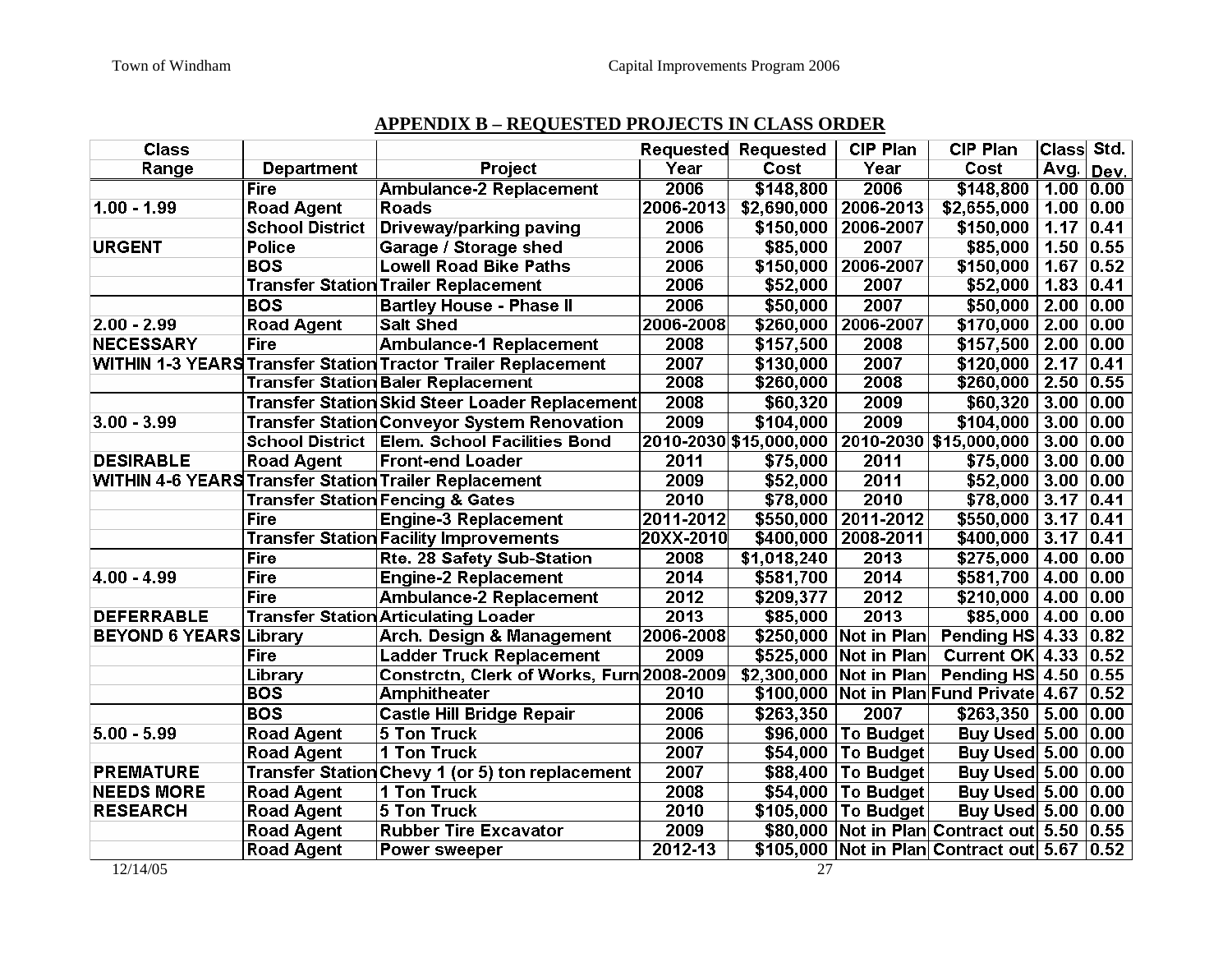## **APPENDIX C – HISTORICAL ANNUAL INCREASE IN TOWN TAX VALUATION**

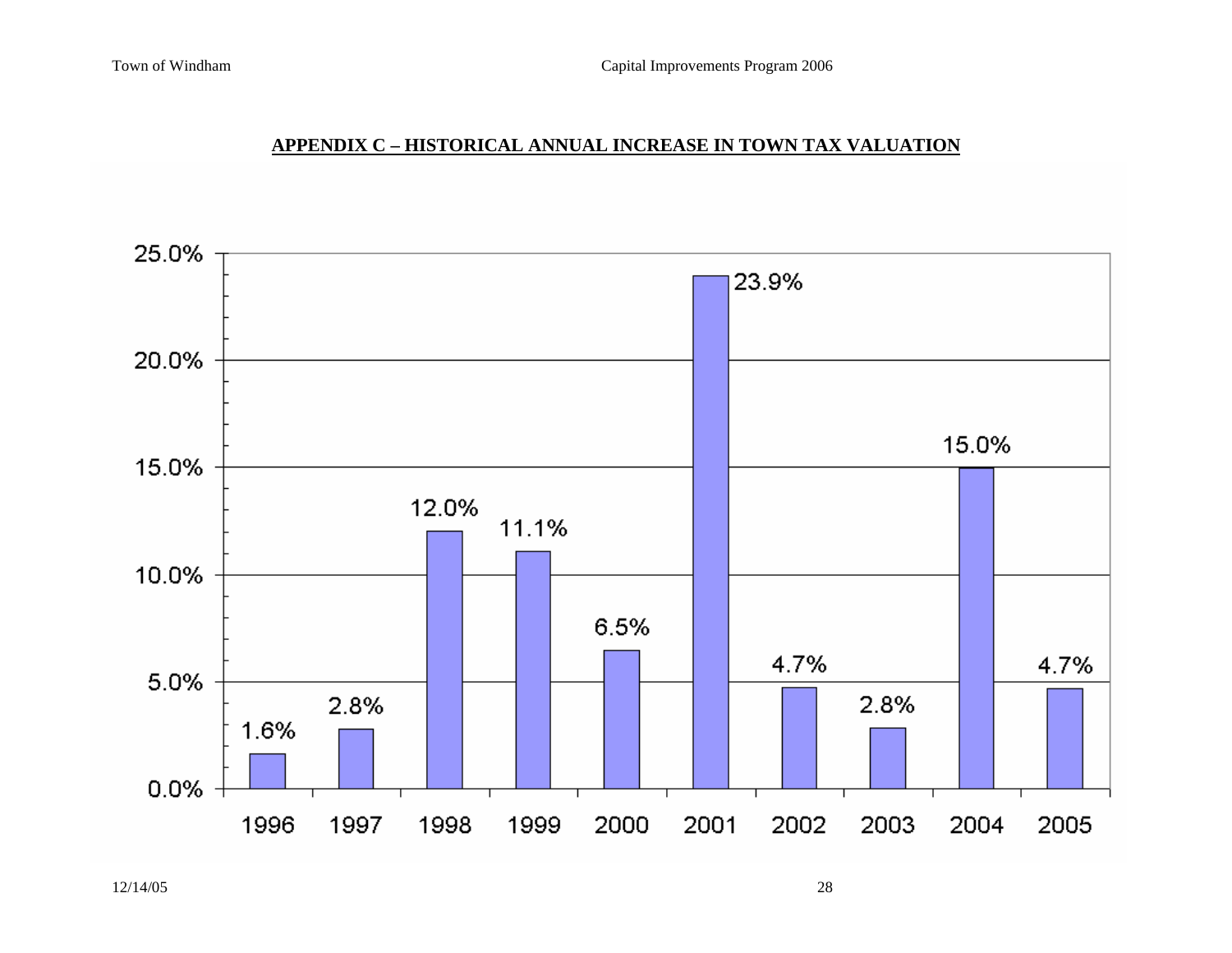## **APPENDIX D – CIP FY2006-2013 PLAN WITH HIGH SCHOOL OBLIGATIONS**

## CIP FY 2006 - 2013 Appropriation Chart WITH HIGH SCHOOL FUNDING (Summary)

|                                     | Notes | <b>CRF</b> Balances | 2006          | 2007                   | 2008        | 2009            | 2010             | 2011           | 2012             | 2013        |
|-------------------------------------|-------|---------------------|---------------|------------------------|-------------|-----------------|------------------|----------------|------------------|-------------|
| <b>CIP Projected Availability</b>   |       |                     | \$4,914,140   | \$4,987,852            | \$4,783,136 | \$4,697,257     | \$4,639,723      | \$4,563,168    | \$4,681,063      | \$4,583,980 |
| <b>Fixed CIP Obligations</b>        |       |                     |               |                        |             |                 |                  |                |                  |             |
| Town Master Bond                    | (1)   |                     | 544,385       | 387,075                | 245,975     | 236,689         |                  |                |                  |             |
| Schools Renovation Bond             | (2)   |                     | 504,365       | 494,974                | 484,014     | 475,026         |                  |                |                  |             |
| Searles Bond                        | (3a)  |                     | 12,512        | 12,544                 | 12,560      | 12,160          | 12,160           | 12,144         | 12,144           | 12,144      |
| Fire Engine 1 Bond                  | (4)   |                     | 180,000       |                        |             |                 |                  |                |                  |             |
| High School Bond                    | (11a) |                     | 4,170,279     | 4,081,713              | 3,988,188   | 3,891,438       | 3,794,688        | 3,697,938      | 3,601,185        | 3499531     |
| <b>Total Fixed Obligations</b>      |       |                     | \$5,411,541   | \$4,976,306            | \$4,730,737 | \$4,615,313     | \$3,806,848      | \$3,710,082    | \$3,613,329      | \$3,511,675 |
| <b>Effective Availability Other</b> |       |                     | $(*497,401)$  | \$11,546               | \$52,399    | \$81,944        | \$832,875        | \$853,086      | \$1,067,734      | \$1,072,305 |
| Other CIP Annual Contributions      |       |                     | 1,141,001     | 1,147,224              | 936,560     | 936,160         | 936,160          | 936,144        | 936,144          | 936,144     |
| Net to Annual Appropriations        |       | \$                  | 643,600<br>S  | $1,158,770$   \$<br>-8 | 988,959     | 1,018,104<br>\$ | $1,769,035$   \$ | 1,789,230   \$ |                  | 2,008,449   |
| <b>Annual Appropriations</b>        |       |                     |               |                        |             |                 |                  |                |                  |             |
| POLICE DEPARTMENT                   |       |                     | 0             | 85,000                 | 0           | 0               | 0                | 0              | 0                | 0           |
| <b>FIRE DEPARTMENT</b>              |       |                     | 148,800       | $\bigcap$              | 157,500     | 0               | 0                | 275,000        | 485,000          | 275,000     |
| <b>SELECTMEN</b>                    |       |                     | 75,000        | 388,350                | n           | $\mathbf 0$     | 0                | 0              | 0                | 0.          |
| <b>HIGHWAY AGENT</b>                |       | 85,000              | 375,000       | 410,000                | 330,000     | 330,000         | 340,000          | 415,000        | 350,000          | 350,000     |
| <b>LIBRARY</b>                      |       | 36,545              | n             |                        |             | 0               | 0                | 0              | n                | n           |
| CONSERVATION                        |       | 400,000             |               |                        |             | $\mathbf 0$     | 0                | 0              |                  | 0.          |
| <b>TRANSFER STATION</b>             |       |                     |               | 172,000                | 385,000     | 289,320         | 178,000          | 102,000        | n                | 85,000      |
| PLAN. & DEV. DEPARTMENT             |       |                     |               |                        |             | 0               | O                | 0              | n                |             |
| <b>RECREATION</b>                   |       |                     |               |                        |             | 0               | n                | $\Omega$       | n                | n           |
| <b>SCHOOL DEPARTMENT</b>            |       | 156,000             | 44,617        | 105,383                | 110,000     | 400,000         | 1,242,000        | 1,000,000      | 1,162,000        | 1,291,000   |
| <b>Total Annual Appropriations</b>  |       |                     | 643,417<br>\$ | $1,160,733$   \$<br>-9 | 982,500     | 1,019,320       | 1,760,000        | 792,000,<br>\$ | $1,997,000$   \$ | 2,001,000   |
|                                     |       |                     |               |                        |             |                 |                  |                |                  |             |
| Variance                            |       |                     | \$183         | (\$1,963)              | \$6,459     | (\$1,216)       | \$9,035          | $(\$2,770)$    | \$6,878          | \$7,449     |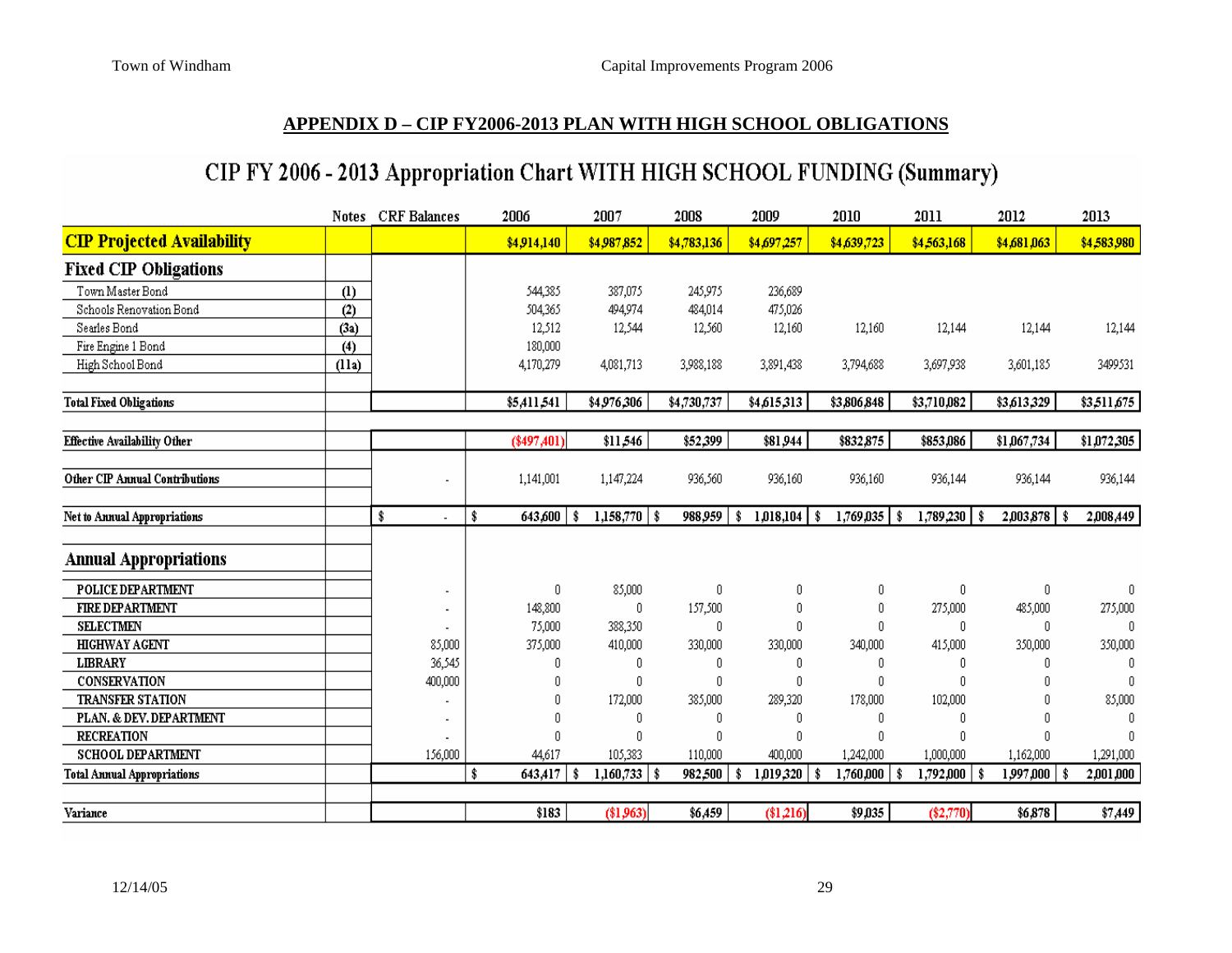## CIP FY 2006 - 2013 Plan WITH HIGH SCHOOL FUNDING (Footnotes)

#### **Fixed Obligations:**

(1) Represents 10 year bond (2000-2009), of \$4,196,064 at 4.57% covering Fire Station, Police Station, Library, and Griffin Park Phase I projects. (2) Represents 10 year bond (2000-2009) for schools renovation of \$5,992,000 at 4.65%. Use CRF and Impact fees to reduce total annual payments. Payment inclu % state funding. (3a) Represents 10year bond (2004-2010) of \$100,000 at 4.5% for renovations of Searle's Chapel west room. (4) Represents 2 year bond (2005 - 2006) of \$160,000 for the purchase of the Fire Department Engine 1 (11a) Represents 20 year bond (2006 - 2026) of \$42,753,296 at 3.93% for High School construction

#### Other CIP Annual Contributions:

#### 7% interest as of 10/31/04

(3b)\* Represents projected rental revenue from Searle's Chapel.

(5) Impact fees collected per year, above a \$50,000 standing reserve, are to be applied to the school bond payment. Fee collection is projected at \$150,000 per year

 $(6)^*$  Fees collected by the Planning Dept. will offset part of the cost of the new Fire Department Substation

 $(7)^*$  Fees collected by the Planning Dept. for recreational improvements

(9) Funds from State of NH will offset the state's portion of the Castle Hill bridge cost. Anticipated receipt of funds - 2007

(11b) Represents reimbursement from the State of New Hampshire at 30% of principle on the High School bond

(\*) The Capital Reserve Funds (CRF's), managed by the Trustees of the Trust Funds, are in the Town's "Concentration Acct." earning 0.7% interest as of 10/31/(

#### Capital Reserve Fund:

(8) Interest left from Library construction project. Library request for release of \$20K from its CRF to begin architectural study voted down by CIP, pending completion of high school library and its media center.  $(10)$  Conservation land acquisition fund from current use penalties

| <b>PROPERTY</b>  | %        | <b>YEAR</b> | <b>PROJECTED</b>    | \$               |
|------------------|----------|-------------|---------------------|------------------|
| <b>VALUATION</b> | Increase |             | <b>CIP TAX RATE</b> | <b>AVAILABLE</b> |
|                  |          |             |                     |                  |
| \$1,470,638,825  |          | 2005        | \$1.00              | \$1,470,639      |
| \$1,507,404,796  | 25       | 2006        | \$3.26              | \$4,914,140      |
| \$1,530,015,868  | 1.5      | 2007        | \$3.26              | \$4,987,852      |
| \$1,552,966,106  | 1.5      | 2008        | \$3.08              | \$4,783,136      |
| \$1,576,260,597  | 1.5      | 2009        | \$2.98              | \$4,697,257      |
| \$1,599,904,506  | 1.5      | 2010        | \$2.90              | \$4,639,723      |
| \$1,623,903,074  | 1.5      | 2011        | \$2.81              | \$4,563,168      |
| \$1,648,261,620  | 1.5      | 2012        | \$2.84              | \$4,681,063      |
| \$1,672,985,544  | 1.5      | 2013        | \$2.74              | \$4,583,980      |
| \$1,698,080,327  | 1.5      | 2014        | \$3.25              | \$5,518.761      |

#### TAX VALUATION PROJECTION

\*\*\* Based on Tax Assessor's Valuation for tax year 4/1/2004-3/31/2005